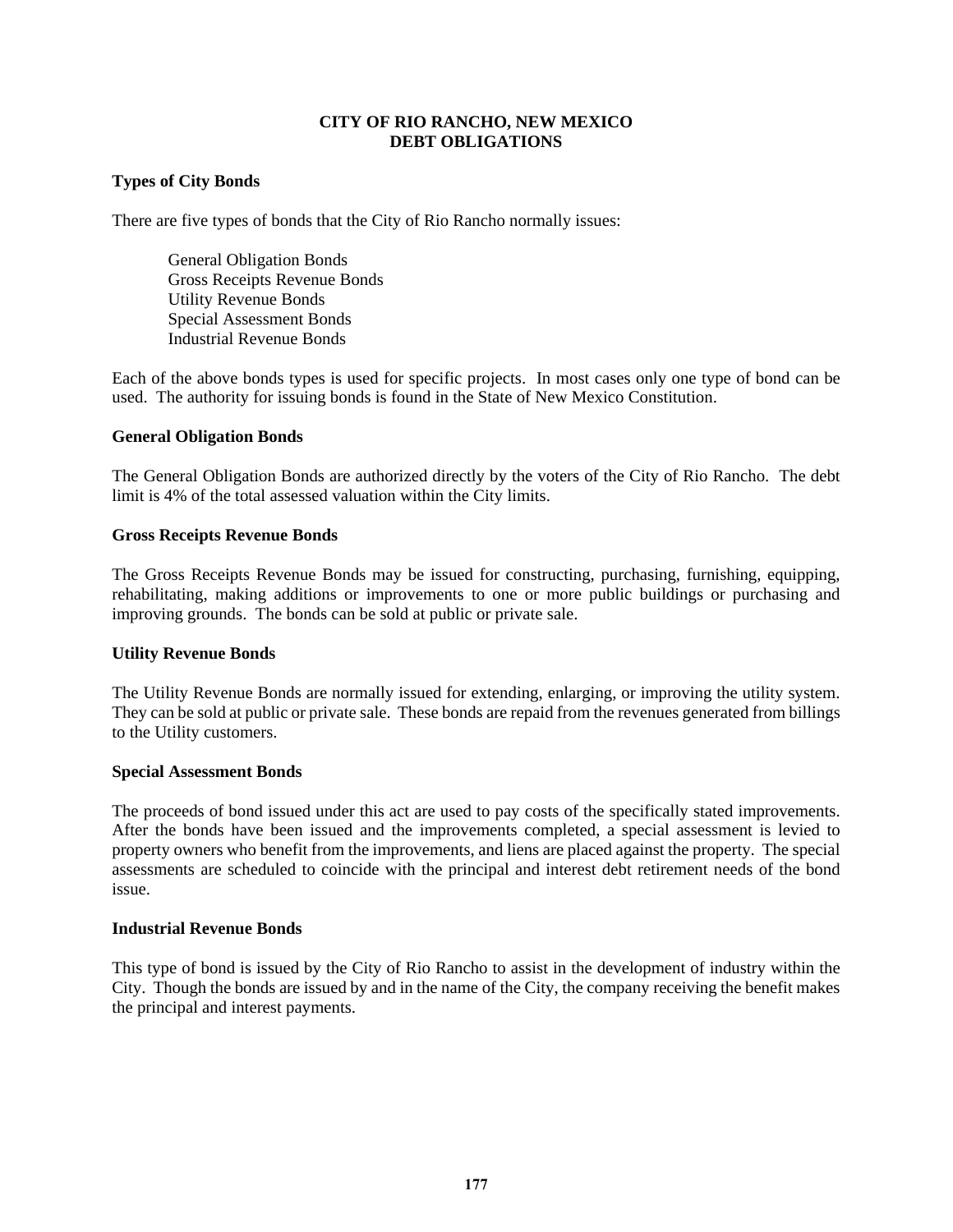#### **BOND RATINGS**

To attain the lowest possible interest rates on its bond issues and ensure the largest market for its bonds, the City obtains a credit rating from a major rating service. Ratings are based on the City's perceived ability to repay principal and interest through cash reserves and taxes. The better the rating, the lower the cost of interest that will be paid to bondholders, thus saving money for taxpayers. The major rating services are Moody's Investor Service and Standard & Poor's and Fitch IBCA. A comparison of their respective ratings and the meanings of these ratings are provided below:

|                       | Rating                         |                                                                           |
|-----------------------|--------------------------------|---------------------------------------------------------------------------|
| $\textit{Mody's (1)}$ | Standard & Poor's $(S\&P)$ (2) | <b>Description</b>                                                        |
| Aaa                   | <b>AAA</b>                     | Best quality. Extremely strong capacity to pay<br>principal and interest. |
| Aa                    | AA                             | High quality. Very strong capacity to pay<br>principal and interest.      |
| A                     | A                              | Upper medium quality. Strong capacity to pay<br>principal and interest.   |
| Baa                   | <b>BBB</b>                     | Medium grade quality. Adequate capacity to<br>pay principal and interest. |
| Ba & lower            | BB & lower                     | Speculative quality. Poor capacity to pay<br>principal and interest.      |

(1) Moody's adds the number one to three on grades A and Baa to indicated greater strength within these categories.

(2) Standard & Poor's may add a plus (+) or a minus (-) to grades AA through BB to indicate relative strength within these categories.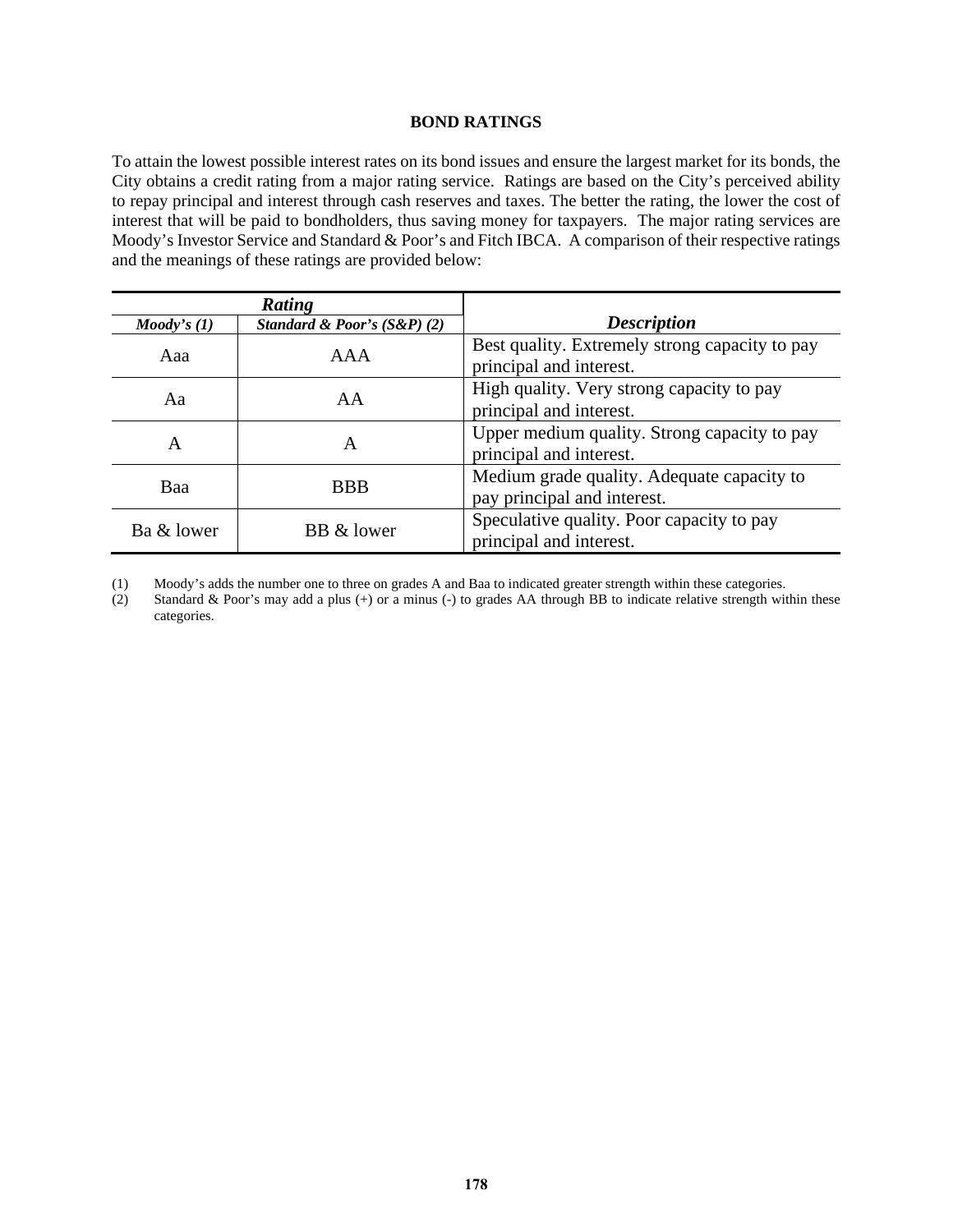### **CURRENT OUTSTANDING BONDS**

|                   |                                      | <b>Original</b> | <b>Outstanding</b> |                |               |
|-------------------|--------------------------------------|-----------------|--------------------|----------------|---------------|
| <b>Issue Date</b> | <b>Description</b>                   | <b>Amount</b>   | <b>Balance</b>     |                | <b>Rating</b> |
|                   | Water & Wastewater Revenue Bonds,    |                 |                    | A              | S&P           |
| 02/28/2007        | Series 2007                          | \$32,930,000    | \$29,670,000       | $A+$           | Fitch         |
|                   | General Obligation Bonds (Roads),    |                 |                    | A <sub>1</sub> | Moody's       |
| 05/27/2009        | Series 2009                          | \$25,000,000    | \$11,575,000       | AA             | Fitch         |
|                   | Water & Wastewater Revenue Refunding |                 |                    | $A+$           | Fitch         |
| 06/17/2009        | Bonds, Series 2009                   | \$57,990,000    | \$30,450,000       | $AA-$          | S&P           |
|                   | General Obligation Bonds Refunding,  |                 |                    | A <sub>1</sub> | Moody's       |
| 03/27/2013        | Series 2013                          | \$1,715,000     | \$720,000          | AA             | Fitch         |
|                   | Senior Lien Gross Receipts Tax       |                 |                    | Aa3            | Moody's       |
| 05/15/2013        | Refunding, Series 2013               | \$13,420,000    | \$12,275,000       | $AA-$          | S&P           |
|                   | Subordinate Lien Gross Receipts Tax  |                 |                    | A <sub>1</sub> | Moody's       |
| 05/30/2013        | Refunding, Series 2013               | \$28,100,000    | \$26,750,000       | $A+$           | S&P           |
|                   | Joint Utility System Refunding,      |                 |                    | Aa3            | Moody's       |
| 05/30/2013        | Series 2013                          | \$16,600,000    | \$12,995,000       | $AA-$          | S&P           |
|                   | Water & Wastewater Revenue Refunding |                 |                    | Aa3            | Moody's       |
| 09/22/2015        | Bonds, Series 2015                   | \$27,365,000    | \$26,560,000       | $AA-$          | S&P           |
|                   | General Obligation Improvement and   |                 |                    | Aa2            | Moody's       |
| 06/21/2016        | Refunding Bonds, Series 2016         | \$11,310,000    | \$11,310,000       | AA             | S&P           |

Current outstanding bonds issued by the City of Rio Rancho have received the following ratings: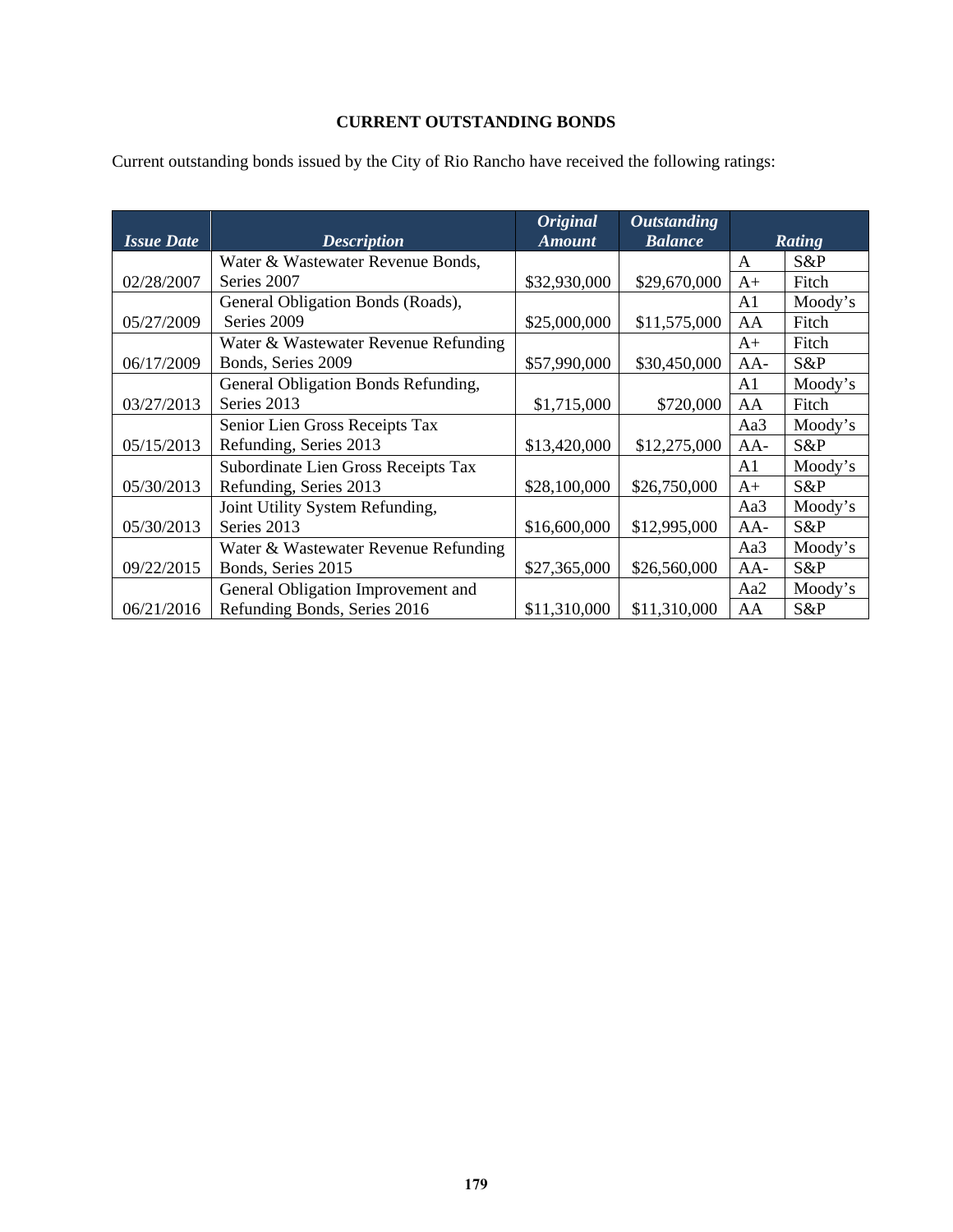### **LONG-TERM OBLIGATIONS AS OF JUNE 30, 2016**

# **DEBT SERVICE REQUIREMENTS**

The annual debt service requirements, principal and interest, for bonded and loan indebtedness are presented in the following table:

| <b>FIS CAL YEAR</b> | <b>GENERAL OBLIGATION</b> | <b>REVENUE BONDS</b><br><b>WATER/WASTEWATER</b> | <b>REVENUE BONDS</b><br><b>MPEC</b> | <b>REVENUE BONDS GROSS</b><br><b>RECEIPTS TAX</b> | <b>NM STATE LOANS</b> | Total         |
|---------------------|---------------------------|-------------------------------------------------|-------------------------------------|---------------------------------------------------|-----------------------|---------------|
| 2017                | 3.730.272                 | 9.198.350                                       | 2.234.010                           | 1.580.238                                         | 5.532.062             | 22.274.932    |
| 2018                | 4.015.500                 | 9.215.650                                       | 2.234.217                           | 1.579.838                                         | 5.789.867             | 22.835.072    |
| 2019                | 4,248,250                 | 9.194.150                                       | 2,234,980                           | 1,576,238                                         | 6,935,508             | 24,189,126    |
| 2020                | 3,133,000                 | 9.204.350                                       | 2,236,780                           | 1.575.838                                         | 6,936,796             | 23,086,764    |
| 2021                | 3,030,650                 | 9,216,050                                       | 2,234,812                           | 1,578,438                                         | 6,896,280             | 22,956,230    |
| 2022                | 2.756.800                 | 9.211.400                                       | 2,232,768                           | 1,583,838                                         | 6.836.864             | 22,621,670    |
| 2023                | 872.950                   | 4.831.900                                       | 2.234.123                           | 1.581.838                                         | 6,676,435             | 16.197.246    |
| 2024                | 850,600                   | 4,822,900                                       | 2,231,848                           | 1,577,238                                         | 6,129,951             | 15,612,537    |
| 2025                | 828.250                   | 4.555.400                                       | 2.235.808                           | 1,573,375                                         | 6.140.537             | 15,333,370    |
| 2026                | 805.900                   | 3.046.200                                       | 2.234.708                           |                                                   | 5.793.709             | 11.880.517    |
| 2027                | 791.000                   | 3,043,600                                       | 2,233,328                           |                                                   | 5,790,677             | 11,858,605    |
| 2028                | 776.100                   | 3.047.400                                       | 2.232.140                           |                                                   | 5.715.106             | 11.770.746    |
| 2029                | 736,200                   | 3.047.200                                       | 2,231,685                           |                                                   | 4,973,840             | 10,988,925    |
| 2030                |                           | 3,043,000                                       | 2,236,635                           |                                                   | 4,973,998             | 10,253,633    |
| 2031                |                           | 3,044,800                                       | 2,231,445                           |                                                   | 4,457,641             | 9,733,886     |
| 2032                |                           | 3,047,200                                       | 2,236,163                           |                                                   | 3,807,690             | 9,091,053     |
| 2033                |                           |                                                 |                                     |                                                   | 3,808,490             | 3,808,490     |
| 2034                |                           |                                                 |                                     |                                                   | 3,757,053             | 3,757,053     |
| 2035                |                           |                                                 |                                     |                                                   | 2,982,271             | 2,982,271     |
| 2036                |                           |                                                 |                                     |                                                   | 2,685,900             | 2.685.900     |
| 2037                |                           |                                                 |                                     |                                                   | 2,683,400             | 2,683,400     |
| 2038                |                           |                                                 |                                     |                                                   | 2,683,950             | 2,683,950     |
| 2039                |                           |                                                 |                                     |                                                   | 2,677,400             | 2,677,400     |
| 2040                |                           |                                                 |                                     |                                                   | 2,678,900             | 2,678,900     |
| 2041                |                           |                                                 |                                     |                                                   | 2,683,150             | 2,683,150     |
| <b>TOTAL</b>        | \$<br>26,575,472          | \$<br>90,769,550                                | \$<br>35,745,450                    | \$<br>14,206,879                                  | \$<br>120,027,475     | \$287,324,826 |

Note: The above table does not include compensated absences or capital leases.

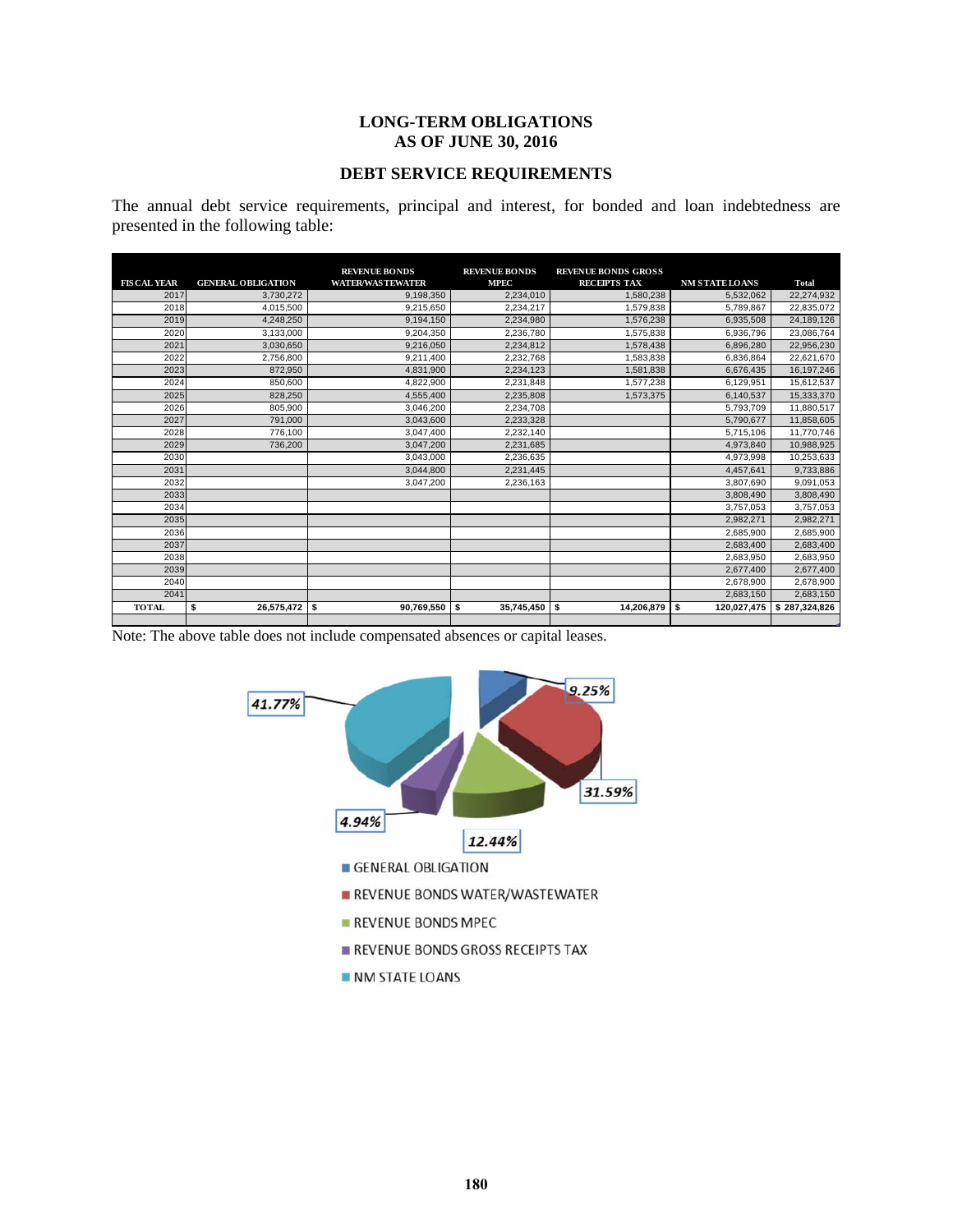#### New Mexico Department of Finance and Administration Local Government Division Budget Request Form

| County/ Municipality:                                                                                                |                        |                   | FORM DS                     |                    |                        |                        |                      |                                          | Fiscal Year:             |
|----------------------------------------------------------------------------------------------------------------------|------------------------|-------------------|-----------------------------|--------------------|------------------------|------------------------|----------------------|------------------------------------------|--------------------------|
| <b>City of Rio Rancho</b>                                                                                            |                        |                   | <b>DEBT SCHEDULES</b>       |                    |                        |                        |                      |                                          | 2017                     |
|                                                                                                                      |                        |                   | (ROUNDED TO NEAREST DOLLAR) |                    |                        |                        |                      |                                          |                          |
| <b>GENERAL OBLIGATION BONDS</b>                                                                                      |                        |                   |                             |                    |                        |                        |                      |                                          |                          |
| (A)                                                                                                                  | (B)                    | (C)               | (D)                         | (E)                | (F)                    | (G)                    | (H)                  | (1)                                      | (J)                      |
|                                                                                                                      |                        | <b>Issue Date</b> | ORIGINAL                    | <b>OUTSTANDING</b> |                        | Date                   |                      | Date                                     | <b>OUTSTANDING</b>       |
| <b>BOND</b>                                                                                                          | <b>ISSUE</b>           | <b>INTEREST</b>   | <b>AMOUNT OF</b>            | <b>PRINCIPAL</b>   | <b>PRINCIPAL</b>       | Principal              | <b>INTEREST</b>      | Interest                                 | <b>PRINCIPAL</b>         |
|                                                                                                                      | <b>DATE</b>            | <b>RATE</b>       | <b>BOND ISSUE</b>           | <b>AMOUNT</b>      | <b>Payments</b>        | Due                    | Payments             | Due                                      | <b>AMOUNT</b>            |
|                                                                                                                      |                        |                   |                             | @ Beginning FY     | Due this FY            |                        | Due this FY          |                                          | @ Yr end                 |
| <b>GENERAL PURPOSE</b>                                                                                               |                        |                   |                             |                    |                        |                        |                      |                                          |                          |
| GO Bonds, Series 2006 (Aquatic Center)                                                                               | 5/31/2006              | 4.55%             | 7,000,000                   | 2,350,000          | 800,000                | 8/1/2016               | 87,250               | 8/1/16 & 2/1/17                          | 1,550,000                |
| GO Bonds, Series 2009 (Roads)                                                                                        | 5/27/2009              | 3.00%             | 25,000,000                  | 11,575,000         | 1,750,000              | 8/1/2016               | 379,250              | 8/1/65 & 2/1/17                          | 9,825,00                 |
| GO Bonds, Series 2013 (Refunding)                                                                                    | 5/8/2013               | 0.51%             | 1,715,000                   | 720,000            | 720,000                | 8/1/2016               | 2,772                | 8/1/16 & 2/1/17                          |                          |
| <b>GENERAL PURPOSE Total</b>                                                                                         |                        |                   | 33,715,000                  | 14,645,000         | 3,270,000              |                        | 469,272              |                                          | 11,375,000               |
| <b>WATER &amp; SEWER</b>                                                                                             |                        |                   |                             |                    |                        |                        |                      |                                          |                          |
|                                                                                                                      |                        |                   |                             |                    |                        |                        |                      |                                          |                          |
|                                                                                                                      |                        |                   |                             |                    |                        |                        |                      |                                          |                          |
| <b>WATER &amp; SEWER Total</b>                                                                                       |                        |                   |                             |                    |                        |                        |                      |                                          |                          |
| <b>GO BOND TOTAL</b>                                                                                                 |                        |                   | \$33,715,000                | \$14,645,000       | \$3,270,000            |                        | \$469,272            |                                          | \$11,375,000             |
| <b>REVENUE BONDS</b>                                                                                                 |                        |                   |                             |                    |                        |                        |                      |                                          |                          |
| <b>GRT</b>                                                                                                           |                        |                   |                             |                    |                        |                        |                      |                                          |                          |
| GRT Revenue Bonds, Series 2013 (Refunding)                                                                           | 5/15/2013              | 3.28%             | 13,420,000                  | 12,275,000         | 1,180,000              | 6/1/2017               | 400,238              | 12/1/16 & 6/1/17                         | 11,095,000               |
| Subordinate Lien GRT Revenue Bonds, Series 2013 (Refunding)                                                          | 5/30/2013              | 3.01%             | 28,100,000                  | 26,750,000         | 1,365,000              | 6/1/2017               | 869,010              | 12/1/16 & 6/1/17                         | 25,385,00                |
| <b>GRT Total</b>                                                                                                     |                        |                   | 41,520,000                  | 39,025,000         | 2,545,000              |                        | 1,269,248            |                                          | 36,480,000               |
|                                                                                                                      |                        |                   |                             |                    |                        |                        |                      |                                          |                          |
| UTILITY                                                                                                              | 2/28/2007              |                   | 32,930,000                  | 29,670,000         |                        |                        |                      |                                          |                          |
| Water & Wastewater System Bonds, Series 2007<br>Water & Wastewater System Bonds, Series 2008                         | 7/16/2008              | 4.21%<br>3.00%    | 13,240,000                  | 10,540,000         | 440,000<br>405,000     | 5/15/2017<br>5/15/2017 | 1,319,425<br>463,199 | 11/15/16 & 5/15/17                       | 29,230,000               |
|                                                                                                                      |                        | 3.00%             |                             | 30,450,000         |                        |                        | 1,503,950            | 11/15/16 & 5/15/17<br>11/15/16 & 5/15/17 | 10,135,000<br>25,970,000 |
| Water & Wastewater System Bonds, Series 2009 (Refunding)                                                             | 6/17/2009              | 3.75%             | 57,900,000<br>16,600,000    | 12,995,000         | 4,480,000<br>1,250,000 | 5/15/2017<br>5/15/2017 | 537,900              |                                          | 11,745,000               |
| Water & Wastewater System Bonds, Series 2013 (Refunding)<br>Water & Wastewater System Bonds, Series 2015 (Refunding) | 5/30/2013<br>9/22/2015 | 3.88%             | 27,365,000                  | 26,560,000         | 310,000                | 5/15/2017              | 1,116,500            | 11/15/16 & 5/15/17<br>11/15/16 & 5/15/17 | 26,250,000               |
| <b>UTILITY Total</b>                                                                                                 |                        |                   | 148,035,000                 | 110,215,000        | 6,885,000              |                        | 4,940,974            |                                          | 103,330,000              |
|                                                                                                                      |                        |                   |                             |                    |                        |                        |                      |                                          |                          |
| OTHER (i.e. Gas, Lodger's Tax)                                                                                       |                        |                   |                             |                    |                        |                        |                      |                                          |                          |
|                                                                                                                      |                        |                   |                             |                    |                        |                        |                      |                                          |                          |
| <b>OTHER Total</b>                                                                                                   |                        |                   |                             |                    |                        |                        |                      |                                          |                          |
| <b>REVENUE BOND TOTAL</b>                                                                                            |                        |                   | 189,555,000                 | 149,240,000        | 9,430,000              |                        | 6,210,222            |                                          | 139,810,000              |
| OTHER LONG TERM DEBT (Loans, i.e NMFA, NMED)                                                                         |                        |                   |                             |                    |                        |                        |                      |                                          |                          |
| NMFA/Fire Fighting Equipment (RIORANCHO7)                                                                            | 3/9/2007               | 3.62%             | 1,649,286                   | 797,833            | 120,293                | 5/1/2017               | 32,545               | 11/1/16 & 5/1/17                         | 677,540                  |
| NMFA/Fire Pumper and Equipment (RIORANCHO14)                                                                         | 1/15/2010              | 3.22%             | 337,259                     | 144,771            | 34,735                 | 5/1/2017               | 4,211                | 11/1/16 & 5/1/17                         | 110,036                  |
| NMFA/Road Projects (RIORANCHO9)                                                                                      | 12/19/2008             | 5.26%             | 4,669,000                   | 3,574,000          | 240,000                | 6/1/2017               | 176,810              | 12/1/16 & 6/1/17                         | 3,334,000                |
| NMFA/WW & Roads (RIORANCHO10)                                                                                        | 12/19/2009             | 4.00%             | 5,217,000                   | 3,695,000          | 230,000                | 6/1/2017               | 185,238              | 12/1/16 & 6/1/17                         | 3,465,000                |
| NMFA/Sewer Infrastructure Imprv. (RIORANCHO19)                                                                       | 8/12/2010              | 3.46%             | 3,942,260                   | 2,544,826          | 248,144                | 5/1/2017               | 91,552               | 11/1/16 & 5/1/17                         | 2,296,682                |
| NMED/WWTP                                                                                                            | 4/29/2003              | 3.00%             | 10,486,627                  | 4,391,515          | 573,121                | 12/2/2016              | 131,745              | 12/2/2016                                | 3,818,394                |
| NMED/WWTP                                                                                                            | 9/4/2009               | 3.00%             | 25,000,000                  | 25,000,000         |                        |                        |                      |                                          | 25,000,000               |
| NMFA/Water Rights (RIORANCHO21)                                                                                      | 1/21/201               | 4.03%             | 7,000,000                   | 5,310,773          | 298,638                | 5/1/2017               | 212,846              | 11/1/16 & 5/1/17                         | 5,012,135                |
| NMFA/Water Rights Aquistion (RIORANCHO22)                                                                            | 12/23/2011             | 3.20%             | 9,335,000                   | 7,550,000          | 420,000                | 5/1/2017               | 230,505              | 11/1/16 & 5/1/17                         | 7,130,000                |
| NMFA/Fire Admin. Building & IT Equipment (RIORANCHO23)                                                               | 5/17/2013              | 2.89%             | 795,925                     | 695,339            | 34.441                 | 5/1/2017               | 18,598               | 11/1/16 & 5/1/17                         | 660,898                  |
| NMFA/Fire Truck (RIORANCHO25)                                                                                        | 12/20/2013             | 2.24%             | 495,000                     | 370,000            | 50,000                 | 5/1/2017               | 7,538                | 11/1/16 & 5/1/17                         | 320,000                  |
| NMFA/Public Works Equipment (RIORANCHO26)                                                                            | 12/20/2013             | 1.26%             | 684,000                     | 319,000            | 159,000                | 5/1/2017               | 3,654                | 11/1/16 & 5/1/17                         | 160,000                  |
| NMFA/Police Vehicles (RIORANCHO27)                                                                                   | 12/20/2013             | 1.26%             | 855,000                     | 375,000            | 185,000                | 5/1/2017               | 4,303                | 11/1/16 & 5/1/17                         | 190,000                  |
| NMFA/Water Rights Aquistion (RIORANCHO28)                                                                            | 4/17/2015              | 2.81%             | 4,292,192                   | 4,110,300          | 186,190                | 5/1/2017               | 95,457               | 11/1/16 & 5/1/17                         | 3,924,110                |
| NMFA/Water Conservation/ Treatment Project (RIORANCHO29)                                                             | 1/15/2016              | 0.25%             | 384,000                     | 376,316            | 19,364                 | 6/1/2017               | 941                  | 6/1/2017                                 | 356,952                  |
|                                                                                                                      |                        |                   |                             |                    |                        |                        |                      |                                          |                          |
|                                                                                                                      |                        |                   |                             |                    |                        |                        |                      |                                          |                          |
|                                                                                                                      |                        |                   |                             |                    |                        |                        |                      |                                          |                          |
|                                                                                                                      |                        |                   |                             |                    |                        |                        |                      |                                          |                          |
| <b>OTHER LONG TERM DEBT TOTAL</b>                                                                                    |                        |                   | 75,142,549                  | 59,254,673<br>181  | 2,798,926              |                        | 1,195,943            |                                          | 56,455,747               |
|                                                                                                                      |                        |                   |                             |                    |                        |                        |                      |                                          |                          |
| Check [ ] if this form is a revision.                                                                                |                        | Revision Date:    |                             | Revision No:       |                        |                        | Revision Date:       |                                          | Revised: 02-2007         |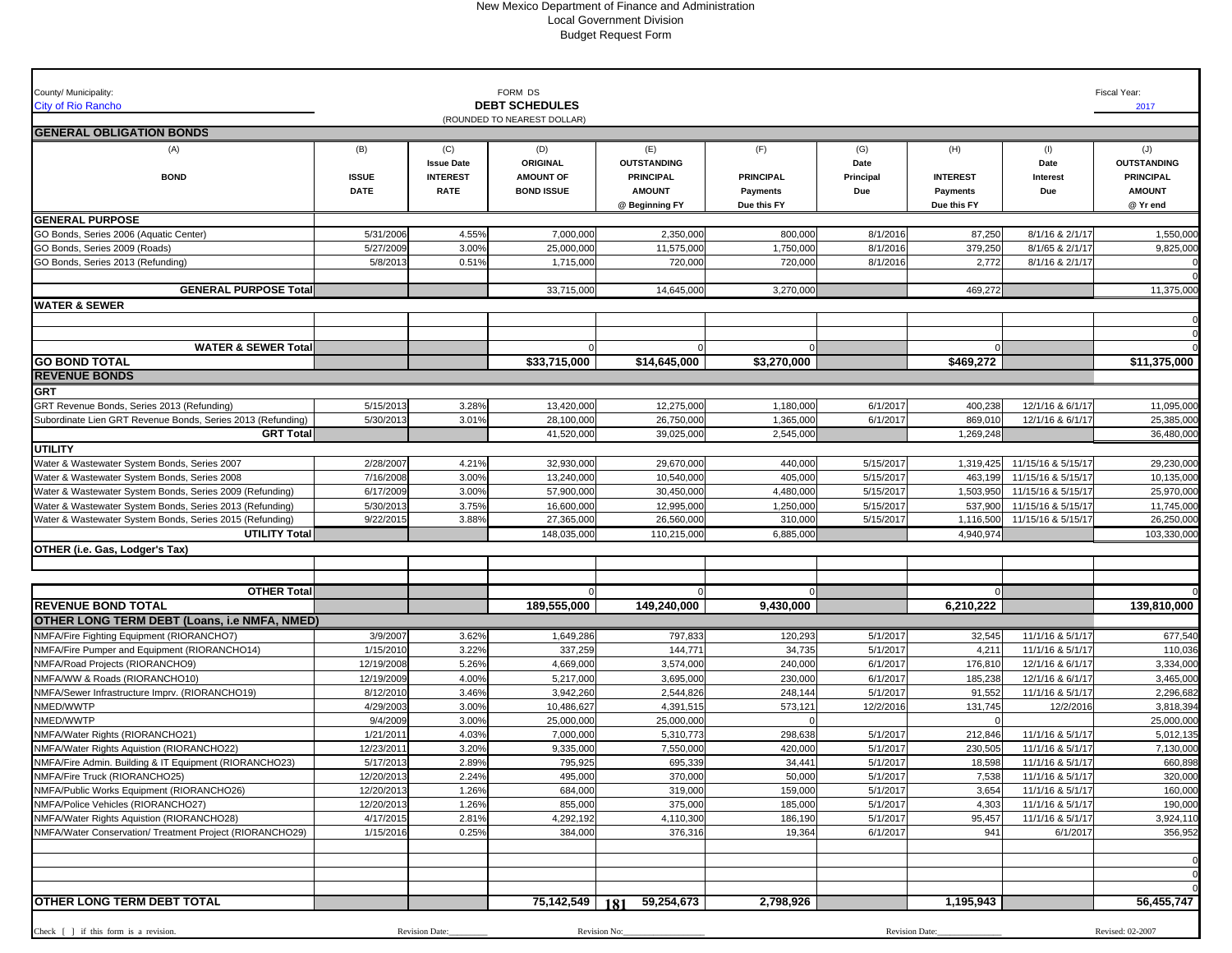### **GENERAL OBLIGATION BONDS**

Article IX, Section 13 of the New Mexico Constitution limits the powers of a City to incur general obligation debt in an aggregate amount, including existing indebtedness, exceeding four percent of the value of the taxable property within such City as shown by the last preceding general assessment.

### **Computation of Legal Debt Margin At Fiscal Year End 2015**

| Assessed value*                      | \$2,017,002,278 |
|--------------------------------------|-----------------|
| Debt limit (4% of assessed value)    | 80,680,091      |
| Debt applicable to limit:            |                 |
| General obligation bonds             | 17,760,000      |
| Less: Amount set aside for           |                 |
| repayment of general obligation debt | (3,615,233)     |
| Total net debt applicable to limit   | 14, 144, 767    |
| Legal debt margin $*$                | \$66,535,324    |

\*Note Assessed value is only for Sandoval County utilizing the 2015 tax certificate. \*Debt Margin calculation data source is the 2015 CAFR.

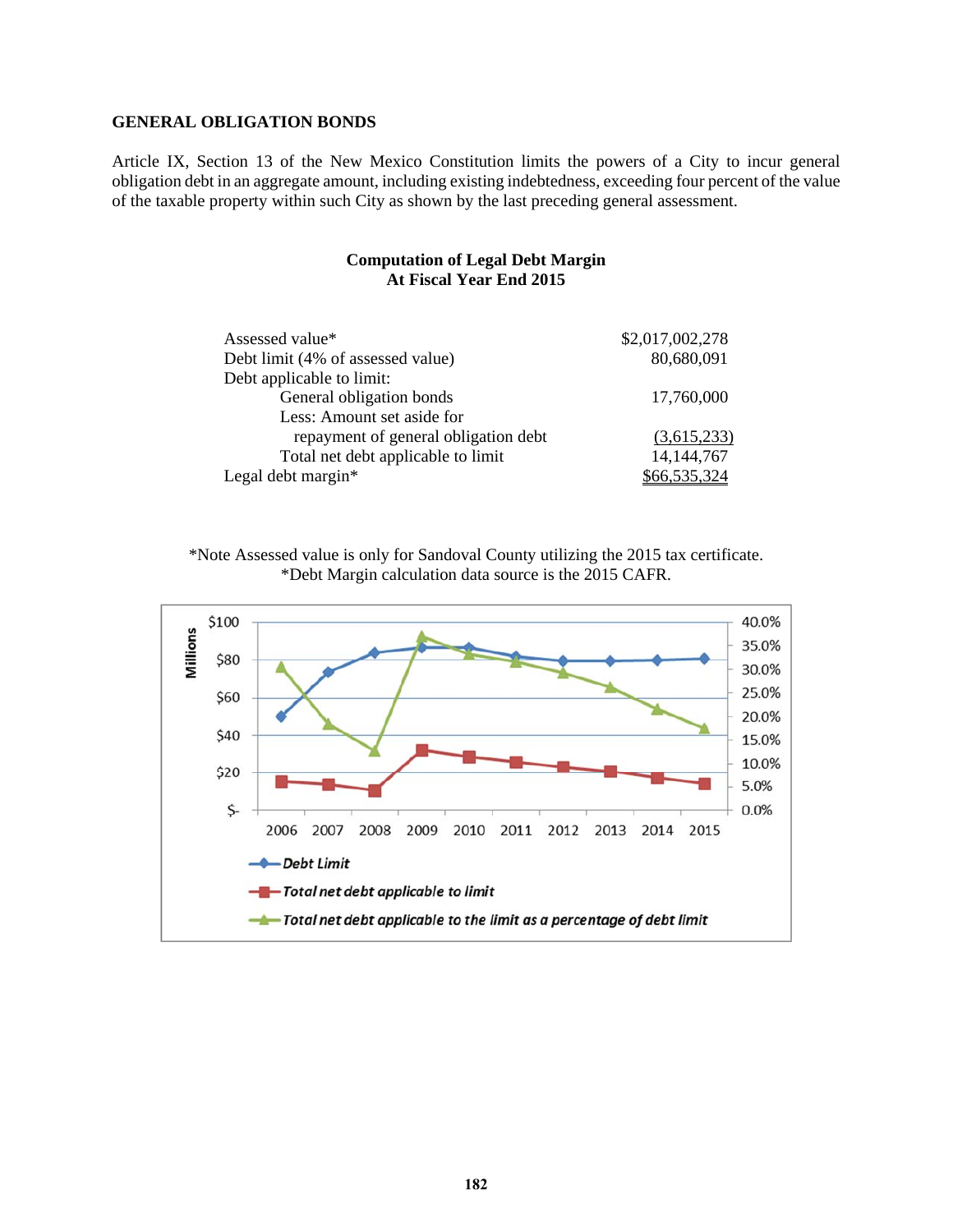### **City of Rio Rancho, New Mexico Ratio of Annual Debt Service Expenditures for General Obligation Bonded Debt to Total General Governmental Expenditures Last Ten Fiscal Years**

|                |           |             |                              |                                                      | Ratio of Debt<br>Service to             |
|----------------|-----------|-------------|------------------------------|------------------------------------------------------|-----------------------------------------|
| Fiscal<br>Year | Principal | Interest(1) | <b>Total Debt</b><br>Service | <b>Total General</b><br>Governmental<br>Expenditures | General<br>Governmental<br>Expenditures |
| 2006           | 1,505,000 | 443,958     | 1,948,958                    | 63,279,474                                           | 3.08%                                   |
| 2007           | 1,690,000 | 592,507     | 2,282,507                    | 98,087,774                                           | 2.33%                                   |
| 2008           | 750,000   | 617,206     | 1,367,206                    | 86,401,151                                           | 1.58%                                   |
| 2009           | 3,250,000 | 597,505     | 3,847,505                    | 76,376,438                                           | 5.04%                                   |
| 2010           | 3,200,000 | 980,551     | 4,180,551                    | 99,611,829                                           | 4.19%                                   |
| 2011           | 3,300,000 | 1,100,175   | 4,400,175                    | 100,586,154                                          | 4.37%                                   |
| 2012           | 3,700,000 | 963,538     | 4,663,538                    | 75,804,047                                           | 6.15%                                   |
| 2013           | 2,200,000 | 852,238     | 3,052,238                    | 74,866,080                                           | 4.08%                                   |
| 2014           | 2,575,000 | 756,854     | 3,331,854                    | 72,264,555                                           | 4.61%                                   |
| 2015           | 2,955,000 | 645,393     | 3,600,393                    | 75,841,159                                           | 4.75%                                   |

(1) Excludes bond issuance and other costs.

The City issued general obligation bonds to provide funds for the acquisition, construction, renovation, and equipping major capital facilities and roads. Bonds of this type currently outstanding are as follows:

| <b>Description</b>                                | <b>Interest Rate</b> | Amount       |
|---------------------------------------------------|----------------------|--------------|
| General Obligation Bonds, Series 2009             |                      |              |
| \$25,000,000, issued 05/27/09                     |                      |              |
| (Construction of Roads)                           | 2.5\% to 4.0\%       | \$11,575,000 |
| Mature Date: 08/01/2021                           |                      |              |
| General Obligation Bonds, Series 2013 (Refunding) |                      |              |
| $$1,715,000$ , issued $05/08/13$                  |                      |              |
| (Refunding of 2004 Bonds)                         | $0.30\%$ to $0.77\%$ | 720,000<br>S |
| Mature Date: 08/01/2017                           |                      |              |
| General Obligation Bonds, Series 2016             |                      |              |
| $$11,310,000$ , issued $06/21/16$                 |                      |              |
| (Refunding of 2006 Bonds and New Money)           | 2.0\% to 5.0\%       | \$11,310,000 |
| Mature Date: 08/01/2028                           |                      |              |
| Total                                             |                      | \$23,605,000 |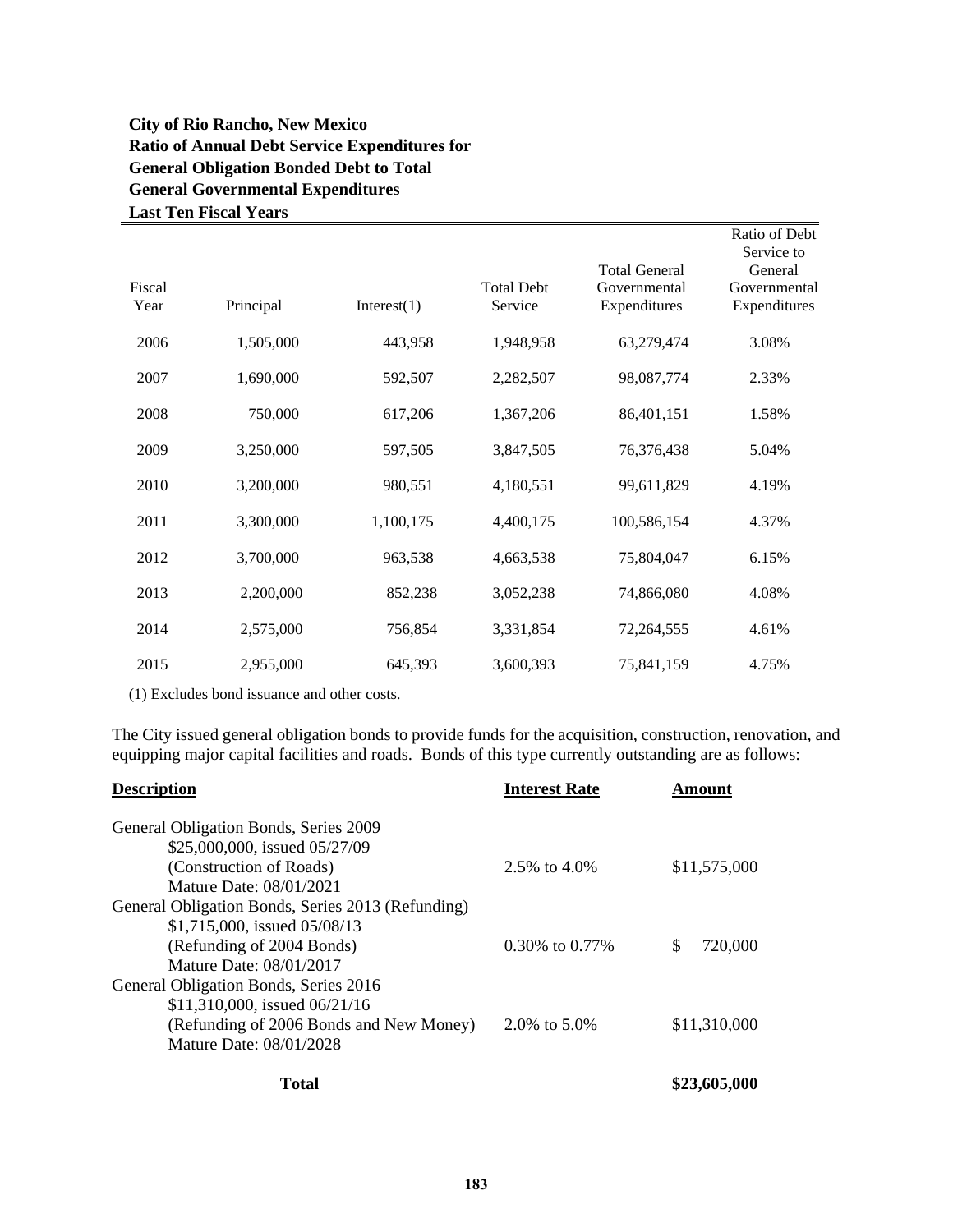Annual debt service requirements to maturity for all general obligations bonds are as follows:

| General Obligation Donus, Series 2007 |                                |            |                 |                      |                          |                                 |                              |  |  |  |
|---------------------------------------|--------------------------------|------------|-----------------|----------------------|--------------------------|---------------------------------|------------------------------|--|--|--|
| Year                                  | <b>Period</b><br><b>Ending</b> | Principle  | <b>Interest</b> | <b>Total P&amp;I</b> | <b>Original</b><br>Issue | <b>Amount</b><br><b>Retired</b> | <b>Amount</b><br>Outstanding |  |  |  |
|                                       | 08/01/16                       | 1,750,000  | 202,750         | 1,952,750            | 25,000,000               | 15,175,000                      | 9,825,000                    |  |  |  |
| 2017                                  | 02/01/17                       | $\theta$   | 176,500         | 176,500              | 25,000,000               | $\Omega$                        | 9,825,000                    |  |  |  |
|                                       | 08/01/17                       | 2,000,000  | 176,500         | 2,176,500            | 25,000,000               | 17,175,000                      | 7,825,000                    |  |  |  |
| 2018                                  | 02/01/18                       | $\Omega$   | 146,500         | 146,500              | 25,000,000               | $\Omega$                        | 7,825,000                    |  |  |  |
|                                       | 08/01/18                       | 2,000,000  | 146,500         | 2,146,500            | 25,000,000               | 19,175,000                      | 5,825,000                    |  |  |  |
| 2019                                  | 02/01/19                       | $\theta$   | 116.500         | 116.500              | 25,000,000               | $\Omega$                        | 5,825,000                    |  |  |  |
|                                       | 08/01/19                       | 2,000,000  | 116,500         | 2,116,500            | 25,000,000               | 21,175,000                      | 3,825,000                    |  |  |  |
| 2020                                  | 02/01/20                       | 0          | 76,500          | 76,500               | 25,000,000               | $\Omega$                        | 3,825,000                    |  |  |  |
|                                       | 08/01/20                       | 2,000,000  | 76,500          | 2,076,500            | 25.000.000               | 23,175,000                      | 1,825,000                    |  |  |  |
| 2021                                  | 02/01/21                       | $\theta$   | 36,500          | 36,500               | 25.000.000               | $\Omega$                        | 1,825,000                    |  |  |  |
| 2022                                  | 08/01/21                       | 1,825,000  | 36,500          | 1,861,500            | 25,000,000               | 25,000,000                      | 0                            |  |  |  |
|                                       |                                |            |                 |                      |                          |                                 |                              |  |  |  |
| <b>Total</b>                          |                                | 11,575,000 | 1,307,750       | 12,882,750           |                          |                                 |                              |  |  |  |

# **General Obligation Bonds, Series 2009**

# **General Obligation Bonds, Series 2013 (Refunding)**

| Year         | <b>Period</b><br><b>Ending</b> | Principle | <b>Interest</b> | <b>Total P&amp;I</b> | Original<br>Issue | Amount<br><b>Retired</b> | Amount<br><b>Outstanding</b> |
|--------------|--------------------------------|-----------|-----------------|----------------------|-------------------|--------------------------|------------------------------|
| 2017         | 08/01/16                       | 720,000   | 2.772           | 722,772              | .715.000          | .715.000                 |                              |
|              |                                |           |                 |                      |                   |                          |                              |
| <b>Total</b> |                                | 720,000   | 2.772           | 722,772              |                   |                          |                              |

### **General Obligation Bonds, Series 2016**

|              | Period        |            |                 |                      |                |                       | <b>Amount</b> |
|--------------|---------------|------------|-----------------|----------------------|----------------|-----------------------|---------------|
| Year         | <b>Ending</b> | Principle  | <b>Interest</b> | <b>Total P&amp;I</b> | Original Issue | <b>Amount Retired</b> | Outstanding   |
|              | 8/1/2016      | 835,000    | 43,250          | 878,250              | 11,310,000     | 835,000               | 10,475,000    |
| 2017         | 2/1/2017      |            | 173,750         | 173,750              | 11,310,000     | $\mathbf{O}$          | 10,475,000    |
|              | 8/1/2017      | 1,345,000  | 173,750         | 1,518,750            | 11,310,000     | 2,180,000             | 9,130,000     |
| 2018         | 2/1/2018      |            | 140,125         | 140,125              | 11,310,000     | $\Omega$              | 9,130,000     |
|              | 8/1/2018      | 1,705,000  | 140,125         | 1,845,125            | 11,310,000     | 3,885,000             | 7,425,000     |
| 2019         | 2/1/2019      |            | 97,500          | 97,500               | 11,310,000     | $\mathbf{O}$          | 7,425,000     |
|              | 8/1/2019      | 745,000    | 97,500          | 842,500              | 11,310,000     | 4,630,000             | 6,680,000     |
| 2020         | 2/1/2020      |            | 86,325          | 86,325               | 11,310,000     | $\mathbf 0$           | 6,680,000     |
|              | 8/1/2020      | 745,000    | 86,325          | 831,325              | 11,310,000     | 5,375,000             | 5,935,000     |
| 2021         | 2/1/2021      |            | 75,150          | 75.150               | 11,310,000     | $\mathbf{O}$          | 5,935,000     |
|              | 8/1/2021      | 745,000    | 75,150          | 820,150              | 11,310,000     | 6,120,000             | 5,190,000     |
| 2022         | 2/1/2022      |            | 63,975          | 63,975               | 11,310,000     | $\theta$              | 5,190,000     |
|              | 8/1/2022      | 745,000    | 63,975          | 808,975              | 11,310,000     | 6,865,000             | 4,445,000     |
| 2023         | 2/1/2023      |            | 52,800          | 52,800               | 11,310,000     | $\mathbf{O}$          | 4,445,000     |
|              | 8/1/2023      | 745,000    | 52,800          | 797,800              | 11,310,000     | 7,610,000             | 3,700,000     |
| 2024         | 2/1/2024      |            | 41,625          | 41,625               | 11,310,000     | $\theta$              | 3,700,000     |
|              | 8/1/2024      | 745,000    | 41,625          | 786,625              | 11,310,000     | 8,355,000             | 2,955,000     |
| 2025         | 2/1/2025      |            | 30,450          | 30,450               | 11,310,000     | $\theta$              | 2,955,000     |
|              | 8/1/2025      | 745,000    | 30,450          | 775,450              | 11,310,000     | 9,100,000             | 2,210,000     |
| 2026         | 2/1/2026      |            | 23,000          | 23,000               | 11,310,000     | $\theta$              | 2,210,000     |
|              | 8/1/2026      | 745,000    | 23,000          | 768,000              | 11,310,000     | 9,845,000             | 1,465,000     |
| 2027         | 2/1/2027      |            | 15,550          | 15,550               | 11,310,000     | $\theta$              | 1,465,000     |
|              | 8/1/2027      | 745,000    | 15,550          | 760,550              | 11,310,000     | 10,590,000            | 720,000       |
| 2028         | 2/1/2028      |            | 8,100           | 8,100                | 11,310,000     | $\Omega$              | 720,000       |
|              | 8/1/2028      | 720,000    | 8,100           | 728,100              | 11,310,000     | 11,310,000            | $\mathbf 0$   |
|              |               |            |                 |                      |                |                       |               |
| <b>Total</b> |               | 11,310,000 | 1,659,950       | 12,969,950           |                |                       |               |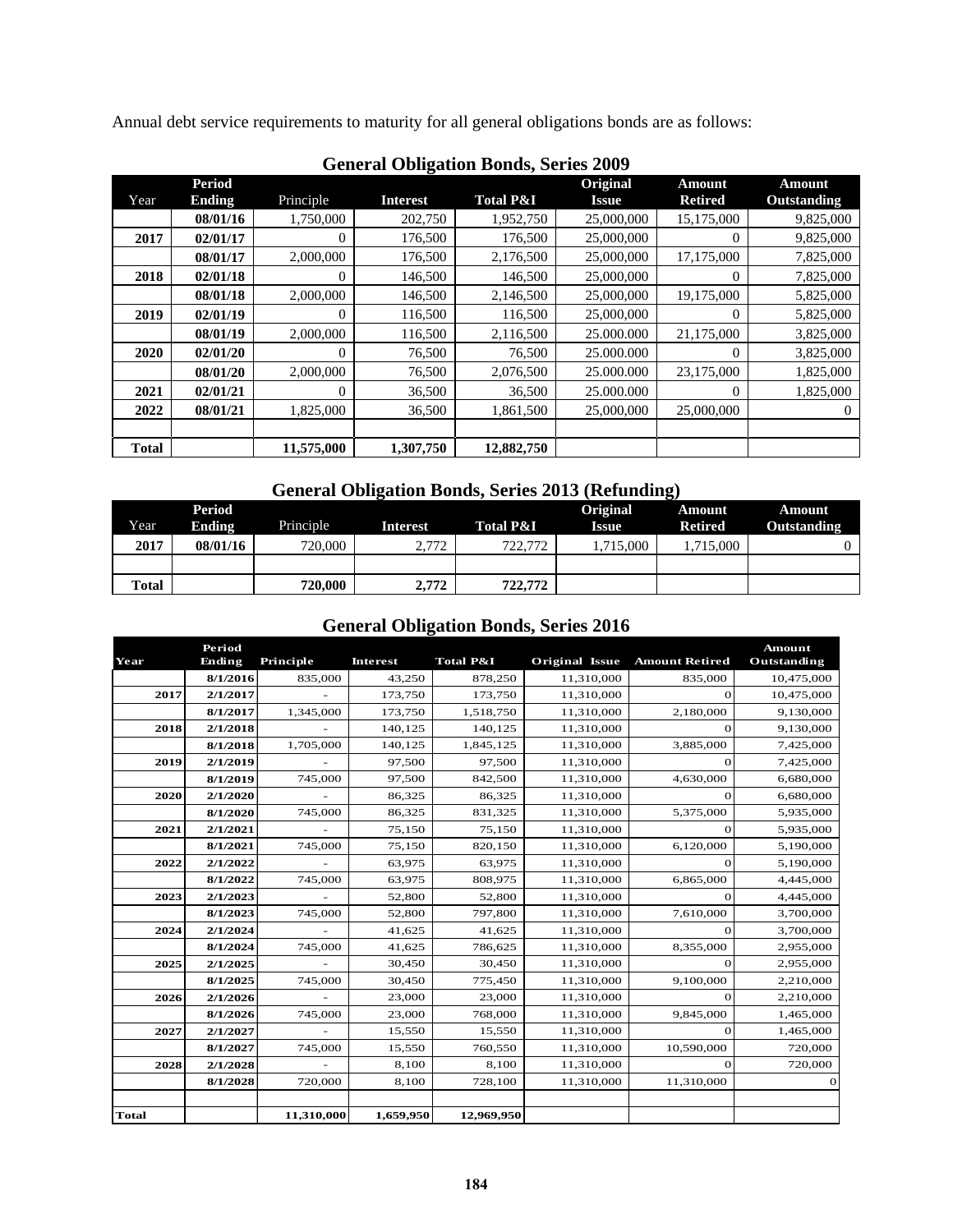### **GENERAL GOVERNMENT REVENUE BONDS**

The City issued Gross Receipts Tax Revenue Bonds to provide funds for the acquisition, construction, renovation, and equipping major capital facilities. Bonds of this type currently outstanding are as follows:

| <b>Description</b>                                                                      | <b>Interest Rate</b> | Amount       |
|-----------------------------------------------------------------------------------------|----------------------|--------------|
| NM Gross Receipts Tax Bonds, Series 2013 (Refunding)<br>\$13,420,000, issued $05/15/13$ | 2.0\% to 4.0\%       | \$12,275,000 |
| Mature Date: 06/01/2025                                                                 |                      |              |
| <b>Total</b>                                                                            |                      | \$12,275,000 |

Revenue bonds debt service requirements to maturity are as follows:

| Year          | <b>Period</b><br><b>Ending</b> | <b>Principle</b> | <b>Interest</b> | <b>Total P&amp;I</b> | Original<br><b>Issue</b> | <b>Amount</b><br><b>Retired</b> | <b>Amount</b><br><b>Outstanding</b> |
|---------------|--------------------------------|------------------|-----------------|----------------------|--------------------------|---------------------------------|-------------------------------------|
|               | 12/01/16                       | $\overline{0}$   | 200,119         | 200,119              | 13,420,000               | $\theta$                        | 12,275,000                          |
| 2017          | 06/01/17                       | 1,180,000        | 200,119         | 1,380,119            | 13,420,000               | 2,325,000                       | 11,095,000                          |
|               | 12/01/17                       | $\mathbf{0}$     | 182,419         | 182,419              | 13,420,000               | $\overline{0}$                  | 11,095,000                          |
| 2018          | 06/01/18                       | 1,215,000        | 182,419         | 1,397,419            | 13,420,000               | 3,540,000                       | 9,880,000                           |
|               | 12/01/18                       | $\mathbf{0}$     | 158,119         | 158,119              | 13,420,000               | $\theta$                        | 9,880,000                           |
| 2019          | 06/01/19                       | 1,260,000        | 158,119         | 1,418,119            | 13,420,000               | 4,800,000                       | 8,620,000                           |
|               | 12/01/19                       | $\mathbf{0}$     | 132,919         | 132,919              | 13,420,000               | $\boldsymbol{0}$                | 8,620,000                           |
| 2020          | 06/01/20                       | 1,310,000        | 132,919         | 1,442,919            | 13,420,000               | 6,110,000                       | 7,310,000                           |
|               | 12/01/20                       | $\mathbf{0}$     | 106,719         | 106,719              | 13,420,000               | $\theta$                        | 7,310,000                           |
| 2021          | 06/01/21                       | 1,365,000        | 106,719         | 1,471,719            | 13,420,000               | 7,475,000                       | 5,945,000                           |
| 2022-<br>2025 | 12/01/21<br>06/01/25           | 5,945,000        | 371,288         | 6,316,288            | 13,420,000               | 13,420,000                      | 0                                   |
|               |                                |                  |                 |                      |                          |                                 |                                     |
| <b>Total</b>  |                                | 12,275,000       | 1,931,875       | 14,206,875           |                          |                                 |                                     |

**Gross Receipts Tax Revenue Bonds, Series 2013 (Refunding)**

### **ENTERPRISE REVENUE BONDS**

The City issued Water and Wastewater System Revenue Bonds to provide funds for water and wastewater system improvement projects and financing the cost of water rights for the acquisition. The City also issued Taxable Event Center Revenue Bonds and Subordinate Lien Gross Receipts Tax Revenue Bonds to provide for acquiring land, and designing, purchasing, constructing, remodeling, rehabilitating, improving, equipping and furnishing, a municipal event center. Bonds of this type currently outstanding are as follows:

#### **Water and Wastewater System:**

| <b>Description</b>                                                                                                                                       | <b>Interest Rate</b> | Amount       |
|----------------------------------------------------------------------------------------------------------------------------------------------------------|----------------------|--------------|
| City of Rio Rancho New Mexico, Water & Wastewater<br>System Bonds, Series 2009 (Refunding)<br>\$57,990,000, issued 06/17/2009<br>Mature Date: 05/15/2022 | 2.5\% to 5.0\%       | \$30,450,000 |
| City of Rio Rancho New Mexico, Joint Utility System                                                                                                      |                      |              |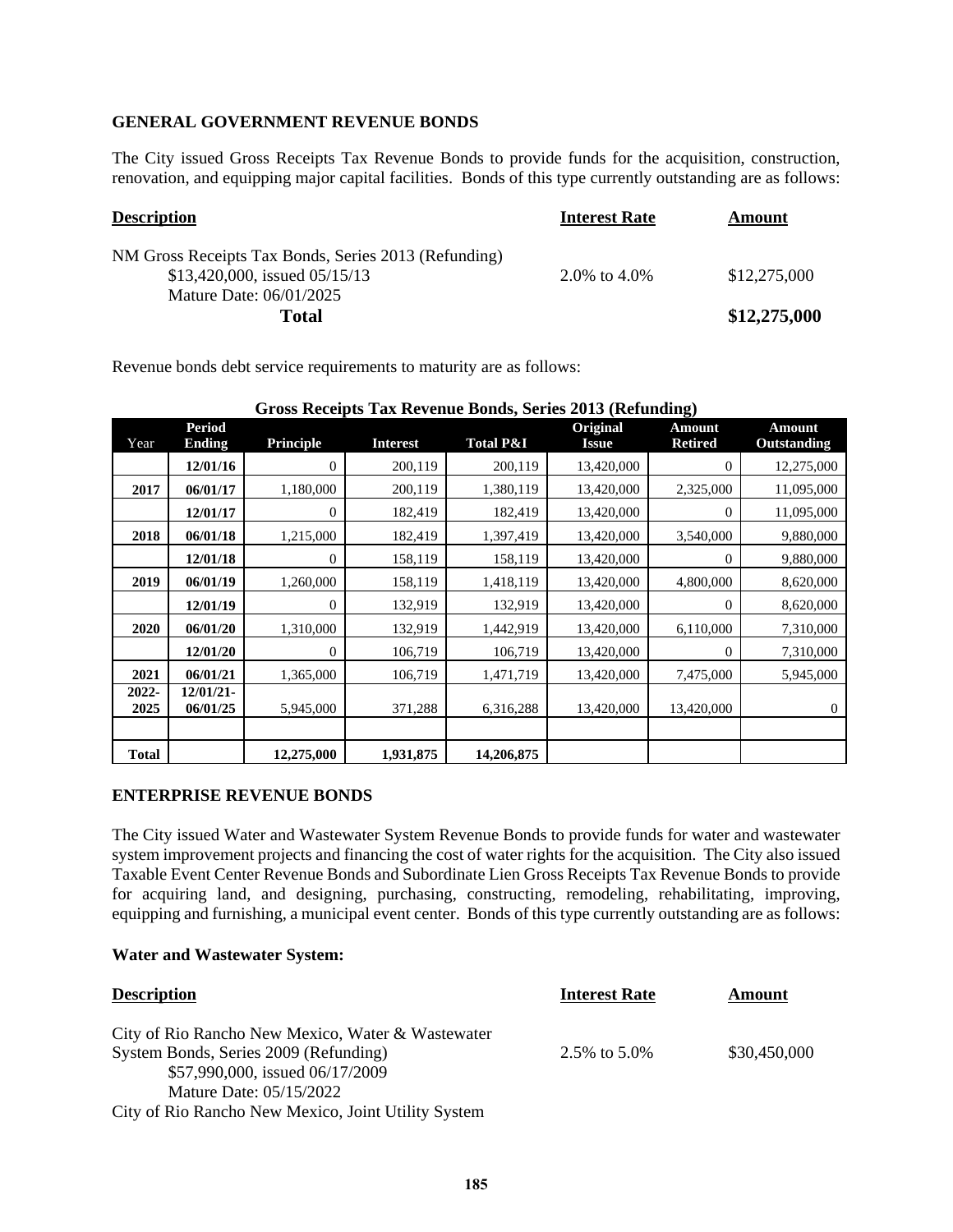| Revenue Bonds, Series 2013 (Refunding)            | 2.0\% to 5.0\% | \$12,995,000 |
|---------------------------------------------------|----------------|--------------|
| \$16,600,000, issued 05/30/2013                   |                |              |
| Mature Date: 05/15/2025                           |                |              |
| City of Rio Rancho New Mexico, Water & Wastewater |                |              |
| Revenue Bonds, Series 2015 (Refunding)            |                |              |
| \$27,365,000, issued 9/22/2015                    | 2.0\% to 5.0\% | \$26,560,000 |
| Mature Date: 05/15/2032                           |                |              |
| Total                                             |                | \$70,005,000 |
| <b>Multi-Purpose Event Center:</b>                |                |              |

| Total                                              |                  | \$26,750,000 |
|----------------------------------------------------|------------------|--------------|
| Mature Date: 06/01/2032                            |                  |              |
| \$28,100,000, issued 05/30/2013                    | 1.15\% to 4.25\% | \$26,750,000 |
| Series 2013 (Refunding)                            |                  |              |
| Subordinate Lien Gross Receipts Tax Revenue Bonds, |                  |              |

Proprietary fund debt requirements to maturity are as follows:

|              | Water & Wastewater System Bonds, Series 2009 (Refunding) |                  |                 |                      |              |                |             |  |  |  |  |
|--------------|----------------------------------------------------------|------------------|-----------------|----------------------|--------------|----------------|-------------|--|--|--|--|
|              | Period                                                   |                  |                 |                      | Original     | <b>Amount</b>  | Amount      |  |  |  |  |
| Year         | <b>Ending</b>                                            | <b>Principle</b> | <b>Interest</b> | <b>Total P&amp;I</b> | <b>Issue</b> | <b>Retired</b> | Outstanding |  |  |  |  |
|              | 11/15/16                                                 | 0                | 751,975         | 751,975              | 57,990,000   | 0              | 30,450,000  |  |  |  |  |
| 2017         | 05/15/17                                                 | 4,480,000        | 751,975         | 5,231,975            | 57,990,000   | 32,020,000     | 25,970,000  |  |  |  |  |
|              | 11/15/17                                                 | $\Omega$         | 639,975         | 639,975              | 57,990,000   | $\Omega$       | 25,970,000  |  |  |  |  |
| 2018         | 05/15/18                                                 | 4,725,000        | 639,975         | 5,364,975            | 57,990,000   | 36,745,000     | 21,245,000  |  |  |  |  |
|              | 11/15/18                                                 | 0                | 531,125         | 531,125              | 57,990,000   | 0              | 21,245,000  |  |  |  |  |
| 2019         | 05/15/19                                                 | 4,920,000        | 531,125         | 5,451,125            | 57,990,000   | 41,665,000     | 16,325,000  |  |  |  |  |
|              | 11/15/19                                                 | 0                | 408,125         | 408,125              | 57,990,000   | $\Omega$       | 16,325,000  |  |  |  |  |
| 2020         | 05/15/20                                                 | 5,170,000        | 408,125         | 5,578,125            | 57,990,000   | 46,835,000     | 11,155,000  |  |  |  |  |
|              | 11/15/20                                                 | 0                | 278,875         | 278,875              | 57,990,000   | $\Omega$       | 11,155,000  |  |  |  |  |
| 2021         | 05/15/21                                                 | 5,445,000        | 278,875         | 5,723,875            | 57,990,000   | 52,280,000     | 5,710,000   |  |  |  |  |
|              | 11/15/21                                                 | 0                | 142,750         | 142,750              | 57,990,000   | 0              | 5,710,000   |  |  |  |  |
| 2022         | 05/15/22                                                 | 5,710,000        | 142,750         | 5,852,750            | 57,990,000   | 57,990,000     | 0           |  |  |  |  |
| <b>Total</b> |                                                          | 30,450,000       | 5,505,650       | 35,955,650           |              |                |             |  |  |  |  |

### **Joint Utility System Revenue Bonds, Series 2013 (Refunding)**

|              | <b>Period</b> |                  |                 |                      | Original     | <b>Amount</b>  | <b>Amount</b>      |
|--------------|---------------|------------------|-----------------|----------------------|--------------|----------------|--------------------|
| Year         | <b>Ending</b> | <b>Principle</b> | <b>Interest</b> | <b>Total P&amp;I</b> | <b>Issue</b> | <b>Retired</b> | <b>Outstanding</b> |
|              | 11/15/16      | $\overline{0}$   | 268,950         | 268,950              | 16,600,000   | 0              | 12,995,000         |
| 2017         | 05/15/17      | 1,250,000        | 268,950         | 1,518,950            | 16,600,000   | 4,855,000      | 11,745,000         |
|              | 11/15/17      | $\theta$         | 250,200         | 250,200              | 16,600,000   | $\mathbf{0}$   | 11,745,000         |
| 2018         | 05/15/18      | 1,290,000        | 250,200         | 1,540,200            | 16,600,000   | 6,145,000      | 10,455,000         |
|              | 11/15/18      | $\theta$         | 217,950         | 217,950              | 16,600,000   | $\Omega$       | 10,455,000         |
| 2019         | 05/15/19      | 1,355,000        | 217,950         | 1,572,950            | 16,600,000   | 7,500,000      | 9,100,000          |
|              | 11/15/19      | $\Omega$         | 190,850         | 190,850              | 16,600,000   | $\Omega$       | 9,100,000          |
| 2020         | 05/15/20      | 1,410,000        | 190,850         | 1,600,850            | 16,600,000   | 8,910,000      | 7,690,000          |
|              | 11/15/20      | $\theta$         | 162,650         | 162,650              | 16,600,000   | $\overline{0}$ | 7,690,000          |
| 2021         | 05/15/21      | 1,465,000        | 162,650         | 1,627,650            | 16,600,000   | 10,375,000     | 6,225,000          |
| 2022-        | $11/15/21-$   |                  |                 |                      |              |                |                    |
| 2025         | 05/15/25      | 6,225,000        | 643,050         | 6,868,050            | 16,600,000   | 16,600,000     | 0                  |
| <b>Total</b> |               | 12,995,000       | 2,824,250       | 15,819,250           |              |                |                    |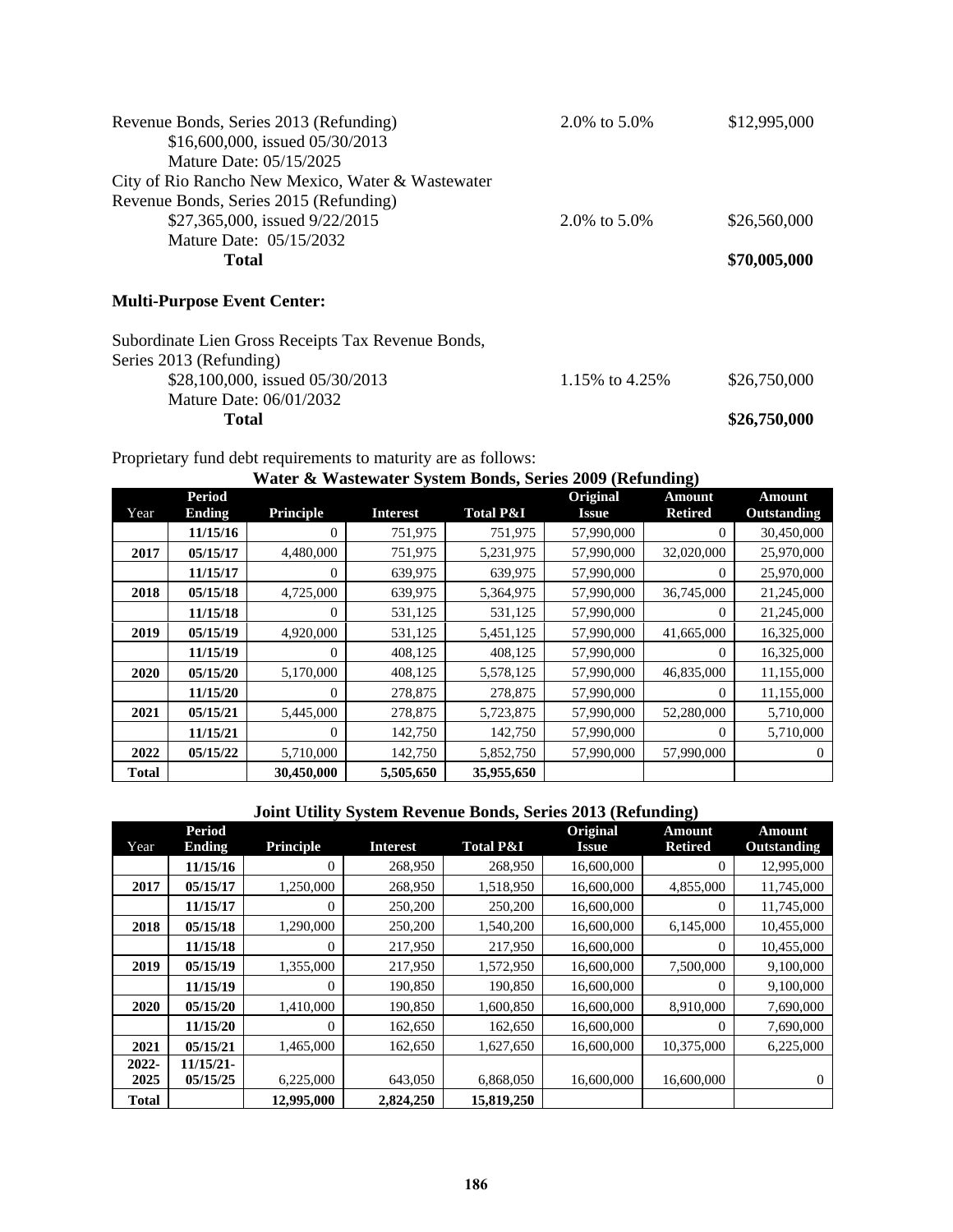| Year         | <b>Period</b> |            |                 | <b>Total P&amp;I</b> | Original     | Amount         | <b>Amount</b> |
|--------------|---------------|------------|-----------------|----------------------|--------------|----------------|---------------|
|              | <b>Ending</b> | Principle  | <b>Interest</b> |                      | <b>Issue</b> | <b>Retired</b> | Outstanding   |
|              | 11/15/16      | $\Omega$   | 558,250         | 558,250              | 27,365,000   | 0              | 26,560,000    |
| 2017         | 05/15/17      | 310,000    | 558,250         | 868,250              | 27,365,000   | 1,115,000      | 26,250,000    |
|              | 11/15/17      | $\Omega$   | 555,150         | 555,150              | 27,365,000   | $\Omega$       | 26,250,000    |
| 2018         | 05/15/18      | 310,000    | 555,150         | 865,150              | 27,365,000   | 1,425,000      | 25,940,000    |
|              | 11/15/18      | $\Omega$   | 550,500         | 550,500              | 27,365,000   | $\Omega$       | 25,940,000    |
| 2019         | 05/15/19      | 320,000    | 550,500         | 870,500              | 27,365,000   | 1,745000       | 25,620,000    |
|              | 11/15/19      | $\Omega$   | 545,700         | 545,700              | 27,365,000   | $\Omega$       | 25,620,000    |
| 2020         | 05/15/20      | 335,000    | 545,700         | 880,700              | 27,365,000   | 2,080,000      | 25,285,000    |
|              | 11/15/20      | $\Omega$   | 539,000         | 539,000              | 27,365,000   | $\Omega$       | 25,285,000    |
| 2021         | 05/15/21      | 345,000    | 539,000         | 884,000              | 27,365,000   | 2,425,000      | 24,940,000    |
| 2022-        | 11/15/21      |            |                 |                      |              |                |               |
| 2032         | 05/15/32      | 24,940,000 | 6,937,450       | 31,877,450           | 27,365,000   | 27,365,000     | $\mathbf{0}$  |
| <b>Total</b> |               | 26,560,000 | 12,434,650      | 38,994,650           |              |                |               |

 **Water and Wastewater Revenue Bonds, Series 2015 (Refunding)** 

|  | Subordinate Lien Gross Receipts Tax Revenue Bonds Taxable, Series 2013 (Refunding) |  |
|--|------------------------------------------------------------------------------------|--|
|  |                                                                                    |  |

|              | <b>Period</b> |                  |                 |                      | Original     | <b>Amount</b>  | Amount      |
|--------------|---------------|------------------|-----------------|----------------------|--------------|----------------|-------------|
| Year         | <b>Ending</b> | Principle        | <b>Interest</b> | <b>Total P&amp;I</b> | <b>Issue</b> | <b>Retired</b> | Outstanding |
|              | 12/01/16      | 0                | 434,505         | 434,505              | 28,100,000   | $\Omega$       | 26,750,000  |
| 2017         | 06/01/17      | 1,365,000        | 434,505         | 1,799,505            | 28,100,000   | 2,715,000      | 25,385,000  |
|              | 12/01/17      | 0                | 424,609         | 424,609              | 28,100,000   | $\Omega$       | 25,385,000  |
| 2018         | 06/01/18      | 1,385,000        | 424,609         | 1,809,609            | 28,100,000   | 4,100,000      | 24,000,000  |
|              | 12/01/18      | $\Omega$         | 412,490         | 412,490              | 28,100,000   | $\Omega$       | 24,000,000  |
| 2019         | 06/01/19      | 1,410,000        | 412,490         | 1,822,490            | 28,100,000   | 5,510,000      | 22,590,000  |
|              | 12/01/19      | $\Omega$         | 398,390         | 398,390              | 28,100,000   | $\Omega$       | 22,590,000  |
| 2020         | 06/01/20      | 1,440,000        | 398,390         | 1,838,390            | 28,100,000   | 6,950,000      | 21,150,000  |
|              | 12/01/20      | $\boldsymbol{0}$ | 382,406         | 382,406              | 28.100.000   | $\Omega$       | 21,150,000  |
| 2021         | 06/01/21      | 1,470,000        | 382,406         | 1,852,406            | 28.100.000   | 8,420,000      | 19,680,000  |
| 2022-        | 12/01/21      |                  |                 |                      |              |                |             |
| 2032         | 06/01/32      | 19,680,000       | 4,890,648       | 24,570,648           | 28,100,000   | 28,100,000     | 0           |
| <b>Total</b> |               | 26,750,000       | 8,995,445       | 35,745,445           |              |                |             |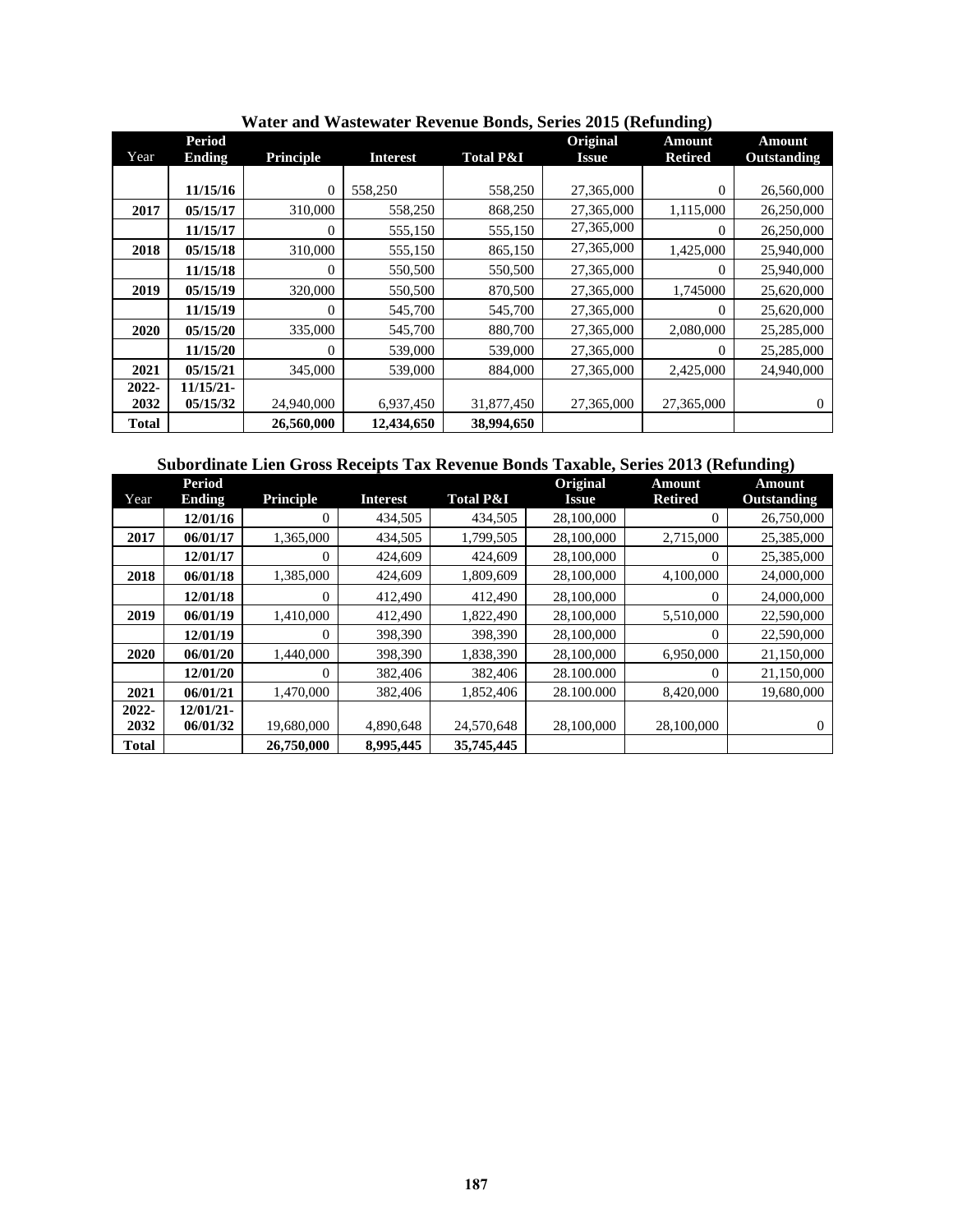## **City of Rio Rancho, New Mexico Revenue Bond Coverage Business-Type Revenue Bonds Last Ten Fiscal Years**

|        |              | Net Revenue  |               |           |           |                           |          |  |
|--------|--------------|--------------|---------------|-----------|-----------|---------------------------|----------|--|
| Fiscal | Gross        |              | Available for |           |           | Debt Service Requirements |          |  |
| Year   | Revenues     | Expenditures | Debt Service  | Principal | Interest  | Total                     | Coverage |  |
| 2006   | 32,117,610   | 21,875,800   | 10,241,810    | 3,785,000 | 6,550,574 | 10,335,574                | 0.99     |  |
| 2007   | 31,911,403   | 24,744,962   | 7,166,441     | 3,830,000 | 6,342,361 | 10.172.361                | 0.70     |  |
| 2008   | 44,854,329   | 25,849,840   | 19,004,489    | 5,455,000 | 7,915,038 | 13,370,038                | 1.42     |  |
| 2009   | 38,515,780   | 27,985,218   | 10,530,562    | 5,950,000 | 7,817,123 | 13.767.123                | 0.76     |  |
| 2010   | 39, 397, 283 | 30,617,272   | 8,780,011     | 6,635,000 | 6,850,531 | 13,485,531                | 0.65     |  |
| 2011   | 40,179,767   | 33,338,420   | 6,841,347     | 6,620,000 | 6,843,524 | 13.463.524                | 0.51     |  |
| 2012   | 41,281,733   | 43,298,260   | $-2,016,527$  | 6,835,000 | 6,627,954 | 13.462.954                | $-0.15$  |  |
| 2013   | 46, 315, 524 | 38,564,376   | 7,751,148     | 9,850,000 | 3,852,971 | 13,702,971                | 0.57     |  |
| 2014   | 44,458,227   | 39,082,388   | 5,375,839     | 7,395,000 | 5,495,405 | 12,890,405                | 0.42     |  |
| 2015   | 45,011,304   | 40.347.498   | 4,663,806     | 7,660,000 | 5.237.971 | 12,897,971                | 0.36     |  |

### **STATE OF NEW MEXICO LOANS**

**New Mexico Finance Authority Public Project Revolving Fund Loan 2007,** dated March 9, 2007. The loan proceeds were used to acquire fire-fighting equipment. Payment is made through the Fire Protection Fund annual distribution to the City pursuant to Section 59A-53-7, NMSA 1978 and redirected to the New Mexico Finance Authority pursuant to the intercept agreement.

**New Mexico Finance Authority Improvement Project – WW & Road for Hewlett Packard (HP) Loan 2008,** dated December 19, 2008. The loan proceeds are used for the purpose of financing infrastructure improvement project to include water, wastewater and roads within the City Center area.

**New Mexico Finance Authority High School Roads Project Loan 2008**, dated December 19, 2008. The loan proceeds are used for the purpose of the completion of the extension of Paseo Del Volcan and the completion of the infrastructure pertaining to the new Rio Rancho High School.

**New Mexico Finance Authority Fire Apparatus Loan 2010,** dated on January 15, 2010. The loan proceeds were used to acquire fire pumper and relating equipment. Payment is made through the Fire Protection Fund annual distribution to the City pursuant to Section 59A-53-7, NMSA 1978 and redirected to the New Mexico Finance Authority pursuant to the intercept agreement.

**New Mexico Finance Authority Infrastructure Improvement Loan 2010,** dated on August 12, 2010. The loan proceeds were used for sewer infrastructure improvement projects including, but not limited to, planning, designing, equipping and constructing sewer lines and related improvements within the Governmental Unit and paying related professional fees.

**New Mexico Finance Authority Water Rights Loan 2010,** dated on January 21, 2011. The loan proceeds were used for various Water Rights purchases and water system improvements.

**New Mexico Finance Authority Water Rights Acquisition Loan 2011,** dated on December 23, 2011. The loan proceeds were used for the purpose of financing the costs to acquire water rights, which acquisition is necessary to comply with the permit requirements related to the water supply derived from groundwater.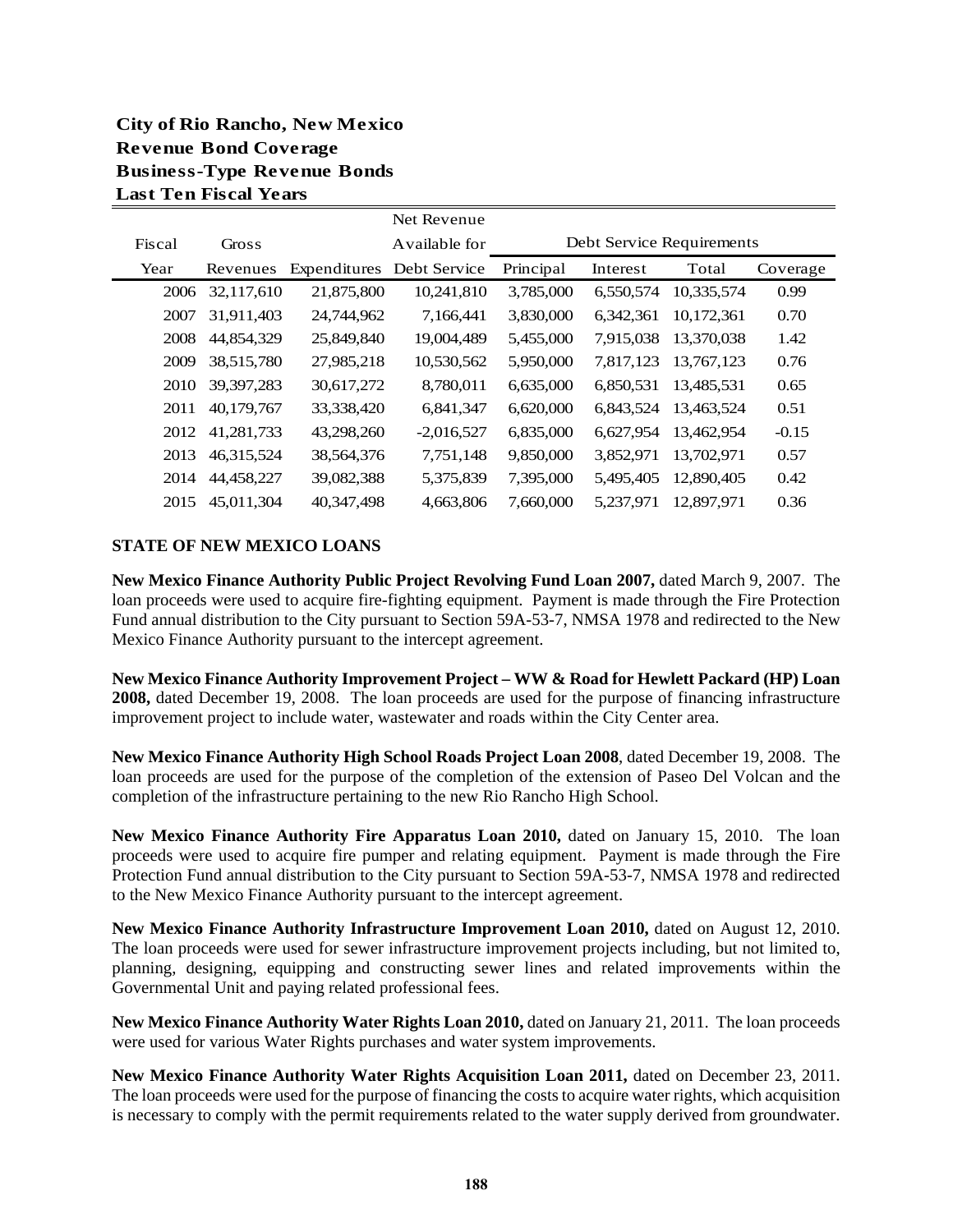New Mexico Finance Authority Fire Admin Building Loan 2013, dated May 17, 2013. The loan proceeds were used to purchase a Fire Administration Building and IT equipment. Payment is made through the Fire Protection Fund annual distribution to the City pursuant to Section 59A-53-7, NMSA 1978 and redirected to the New Mexico Finance Authority pursuant to the intercept agreement.

**New Mexico Finance Authority Fire Truck Acquisition Loan 2013,** dated December 20, 2013. The loan proceeds were used to purchase a fire truck and paying related professional fees. State-Shared Gross Receipts Tax (GRT) revenues derived pursuant to Section 7-9-4 NMSA 1978 are pledged for re-payment for loan.

**New Mexico Finance Authority Police Vehicles Acquisition Loan 2013,** dated December 20, 2013. The loan proceeds were used to acquire police vehicles and paying related professional fees. State-Shared Gross Receipts Tax (GRT) revenues derived pursuant to Section 7-9-4 NMSA 1978 are pledged for re-payment for loan.

**New Mexico Finance Authority Heavy Equipment Acquisition Loan 2013,** dated December 20, 2013. The loan proceeds were used to purchase heavy equipment for the City, including a bucket truck, a water truck, a crew truck, and a road grader, and paying related professional fees. Payment is made through the Gasoline Tax distribution to the City pursuant to Section 7-13-1, NMSA 1978 and redirected to the New Mexico Finance Authority pursuant to the intercept agreement.

**New Mexico Finance Authority Water Rights Acquisition Loan 2015,** dated on April 17, 2015. The loan proceeds will be used for various water rights purchases and water system improvements.

**New Mexico Finance Authority Water Conservation Treatment Project Loan 2016,** dated on January 15, 2016. The loan proceeds will be used for equipping an advanced water treatment facility with an advanced oxidation process.

**New Mexico Finance Authority Police Vehicle Acquisition Loan 2016**; dated on May 20, 2016. The loan proceeds will be used for the acquisition of Police Vehicles.

**New Mexico Finance Authority Subordinate Lien Water/Wastewater Refunding Loan 2016**; dated on July 13, 2016. The loan proceeds will be used for refunding callable series 2008 Bonds and Wastewater Treatment Plant.

**New Mexico Finance Authority Water/Wastewater Treatment Plant Improvements Loan 2016**; dated on July 13, 2016. The loan proceeds will be used for Wastewater Treatment Plant and refunding and restructuring 2009 NMED Loan.

**New Mexico Finance Authority Senior Lien Refunding Loan 2016**; dated on July 13, 2016. The loan proceeds will be used for Water and Wastewater Refunding and Improvement Bond.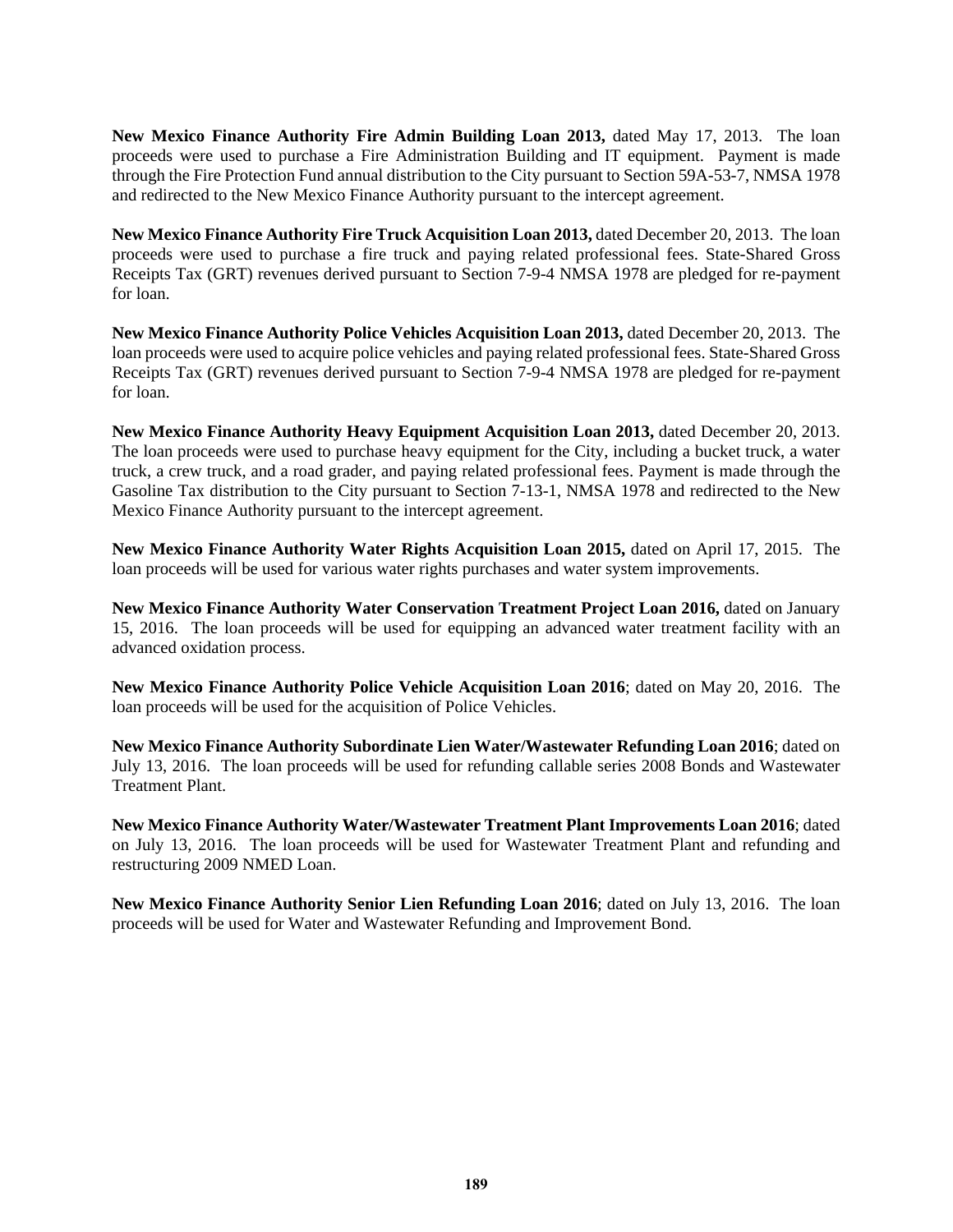The State of New Mexico Loan amounts currently outstanding are as follows:

| <b>Description</b>                                                                                    | <b>Interest Rate</b> | <b>Outstanding</b><br><b>Amount</b> |
|-------------------------------------------------------------------------------------------------------|----------------------|-------------------------------------|
| New Mexico Finance Authority Fire Fighting<br>Equipment Loan Program, 2007; Due 05/01/2022            | 3.320% to 3.910%     | 797,833                             |
| New Mexico Finance Authority HP WW & Roads<br>Project; Due 06/01/2028                                 | 4.00% to 5.00%       | 3,695,000                           |
| New Mexico Finance Authority High School Roads<br>Project; Due 06/01/2028                             | 1.58% to 5.26%       | 3,574,000                           |
| New Mexico Finance Authority Fire Pumper &<br>Equipment Loan, 2010; Due 05/01/2022                    | 0.980% to 3.220%     | 144,771                             |
| New Mexico Finance Authority Infrastructure Improv.<br>Loan Agreement, 2011; Due 05/01/2025           | 3.460%               | 2,544,826                           |
| New Mexico Finance Authority Fire Admin. Bldg. &<br>IT Equipment Loan Agreement, 2013; Due 05/01/2033 | 0.32% to 3.50%       | 695,339                             |
| New Mexico Finance Authority Police Vehicles<br>Acquisition Loan Agreement, 2013; Due 06/01/2018      | 0.180% to 1.220%     | 375,000                             |
| New Mexico Finance Authority Fire Truck<br>Acquisition Loan Agreement, 2013; Due 06/01/2023           | 0.180% to 2.750%     | 370,000                             |
| New Mexico Finance Authority Heavy Equipment<br>Acquisition Loan Agreement, 2013; Due 05/01/2018      | 0.180% to 1.220%     | 319,000                             |
| New Mexico Finance Authority Police Vehicle<br>Acquisition Loan Agreement, 2016; Due 05/01/2021       | 0.690% to 1.160%     | 259,950                             |
| New Mexico Finance Authority Water Rights<br>Acquisition Loan Agreement, 2011; Due 05/01/2031         | 3.197%               | 7,550,000                           |
| New Mexico Finance Authority Water Rights<br>Purchase Loan Agreement, 2011; Due 05/01/2030            | 4.030%               | 5,310,773                           |
| New Mexico Finance Authority Water Rights<br>Acquisition Loan Agreement, 2015; Due 05/01/2035         | 3.58%                | 4,110,300                           |
| New Mexico Finance Authority Water Conservation/<br>Treatment Project, 2016; Due 06/01/2035           | 0.250%               | 376,316                             |
| New Mexico Finance Authority Subordinate Lien<br>Water/Wastewater Refunding, 2016; Due 05/15/2041     | 2.00% to 5.00%       | 21,825,000                          |
| New Mexico Finance Authority Water/Wastewater<br>Treatment Plant Improvements, 2016; Due 05/15/2041   | 2.00% to 5.00%       | 22,900,000                          |
| New Mexico Finance Authority Senior Lien<br>Refunding, 2016; Due 05/15/2034                           | 2.00% to 5.00%       | 9,080,000                           |
|                                                                                                       |                      |                                     |
|                                                                                                       | <b>Total</b>         | \$83,928,108                        |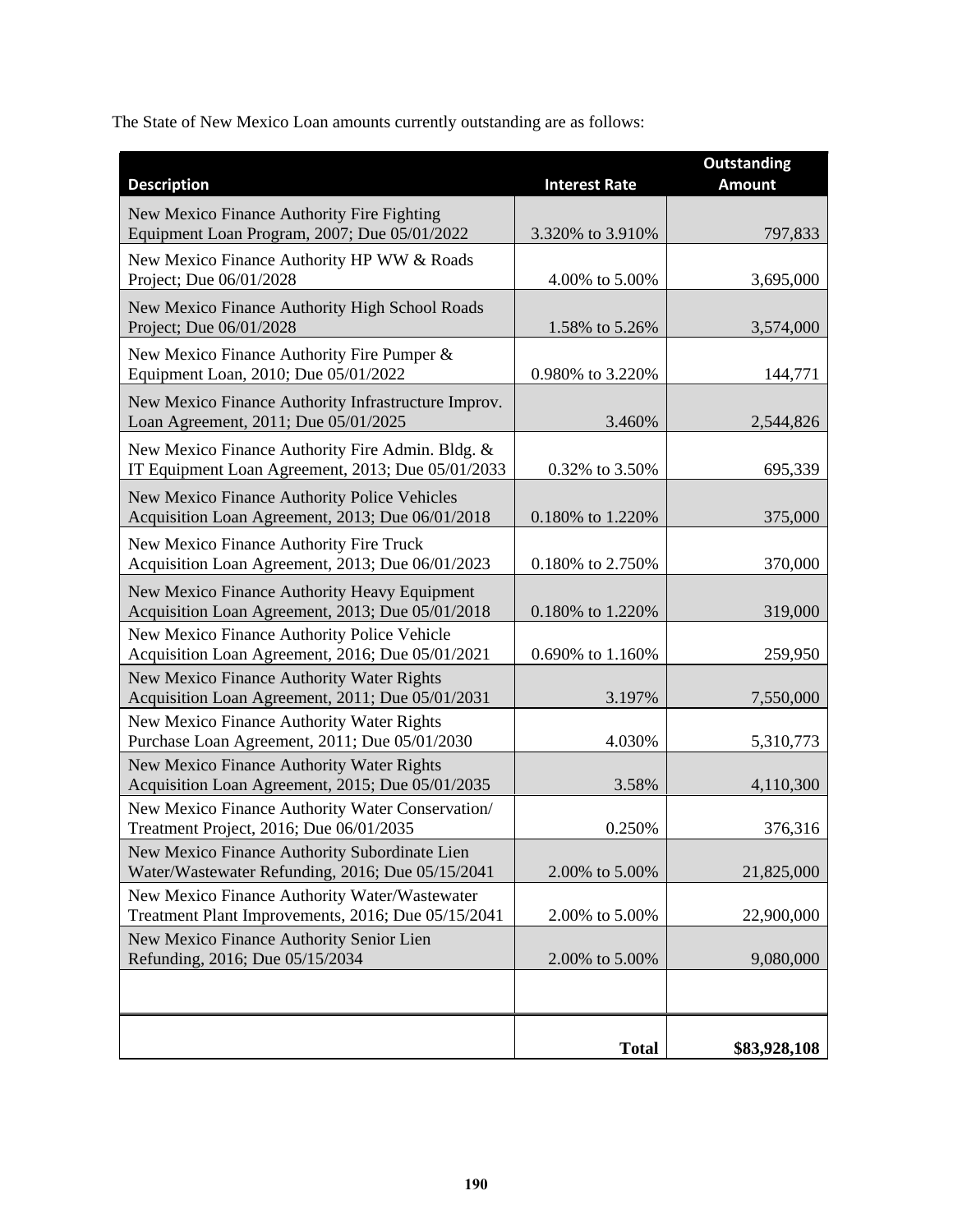New Mexico loan requirements to maturity are as follows:

|              | <b>Period</b> |                  |                 |                      | Original     | <b>Amount</b>  | Amount      |
|--------------|---------------|------------------|-----------------|----------------------|--------------|----------------|-------------|
| Year         | <b>Ending</b> | <b>Principle</b> | <b>Interest</b> | <b>Total P&amp;I</b> | <b>Issue</b> | <b>Retired</b> | Outstanding |
|              | 11/01/16      | 0                | 16,272          | 16,272               | 1,649,286    | 0              | 797,833     |
| 2017         | 05/01/17      | 120,293          | 16,272          | 136,565              | 1,649,286    | 971,746        | 677,540     |
|              | 11/01/17      | 0                | 13,878          | 13,878               | 1,649,286    | 0              | 677,540     |
| 2018         | 05/01/18      | 125,081          | 13,878          | 138,959              | 1,649,286    | 1,096,827      | 552,459     |
|              | 11/01/18      | $\Omega$         | 11,364          | 11,364               | 1,649,286    | 0              | 552,459     |
| 2019         | 05/01/19      | 130,109          | 11,364          | 141.473              | 1,649,286    | 1,226,936      | 422,350     |
|              | 11/01/19      | 0                | 8,723           | 8.723                | 1,649,286    | 0              | 422,350     |
| 2020         | 05/01/20      | 135.392          | 8.723           | 144.115              | 1,649,286    | 1,362,328      | 286,958     |
|              | 11/01/20      | $\Omega$         | 5,948           | 5,948                | 1,649,286    | 0              | 286,958     |
| 2021         | 05/01/21      | 140,943          | 5,948           | 146,891              | 1,649,286    | 1,503,271      | 146,015     |
|              | 11/01/21      |                  | 3,038           | 3,038                | 1,649,286    | 0              | 146,015     |
| 2022         | 05/01/22      | 146,015          | 3,038           | 149,053              | 1,649,286    | 1,649,286      | 0           |
| <b>Total</b> |               | 797,833          | 118,446         | 916,279              |              |                |             |

**New Mexico Finance Authority Fire Fighting Equipment Loan Program, 2007** 

### **New Mexico Finance Authority Infrastructure Improvements (HP) Loan, 2008**

|              | <b>Period</b> |                  |                 |                      | Original  | <b>Amount</b>  | <b>Amount</b> |
|--------------|---------------|------------------|-----------------|----------------------|-----------|----------------|---------------|
| Year         | <b>Ending</b> | <b>Principle</b> | <b>Interest</b> | <b>Total P&amp;I</b> | Issue     | <b>Retired</b> | Outstanding   |
|              | 12/01/16      | $\theta$         | 92,619          | 92,619               | 5,217,100 | $\Omega$       | 3,695,000     |
| 2017         | 06/01/17      | 230,000          | 92,619          | 322,619              | 5,217,100 | 1,752,100      | 3,465,000     |
|              | 12/01/17      | $\Omega$         | 86,869          | 86,869               | 5,217,100 | $\Omega$       | 3,465,000     |
| 2018         | 06/01/18      | 245,000          | 86,869          | 331,869              | 5,217,100 | 1,997,100      | 3,220,000     |
|              | 12/01/18      | 0                | 80,744          | 80,744               | 5,217,100 | $\Omega$       | 3,220,000     |
| 2019         | 06/01/19      | 255,000          | 80,744          | 335,744              | 5,217,100 | 2,252,100      | 2,965,000     |
|              | 12/01/19      | 0                | 74,369          | 74,369               | 5,217,100 | 0              | 2,965,000     |
| 2020         | 06/01/20      | 270,000          | 74,369          | 344.369              | 5,217,100 | 2,522,100      | 2,695,000     |
|              | 12/01/20      | 0                | 67,619          | 67,619               | 5,217,100 | $\Omega$       | 2,695,000     |
| 2021         | 06/01/21      | 280,000          | 67,619          | 347,619              | 5.217.100 | 2.802.100      | 2,415,000     |
| 2022-        | 12/01/21      |                  |                 |                      |           |                |               |
| 2028         | 06/01/2028    | 2,415,000        | 508,963         | 2,923,963            | 5,217,100 | 5,217,100      | 0             |
| <b>Total</b> |               | 3,695,000        | 1,313,400       | 5,008,400            |           |                |               |

### **New Mexico Finance Authority High School Roads Project Loan, 2008**

|      | $\frac{1}{2}$ and $\frac{1}{2}$ and $\frac{1}{2}$ and $\frac{1}{2}$ and $\frac{1}{2}$ and $\frac{1}{2}$ and $\frac{1}{2}$ and $\frac{1}{2}$ and $\frac{1}{2}$ and $\frac{1}{2}$ and $\frac{1}{2}$ and $\frac{1}{2}$ and $\frac{1}{2}$ and $\frac{1}{2}$ and $\frac{1}{2}$ and $\frac{1}{2}$ a |                  |                 |                      |              |                |             |  |  |  |  |
|------|-----------------------------------------------------------------------------------------------------------------------------------------------------------------------------------------------------------------------------------------------------------------------------------------------|------------------|-----------------|----------------------|--------------|----------------|-------------|--|--|--|--|
|      | <b>Period</b>                                                                                                                                                                                                                                                                                 |                  |                 |                      | Original     | <b>Amount</b>  | Amount      |  |  |  |  |
| Year | Ending                                                                                                                                                                                                                                                                                        | <b>Principle</b> | <b>Interest</b> | <b>Total P&amp;I</b> | <b>Issue</b> | <b>Retired</b> | Outstanding |  |  |  |  |
|      | 12/01/16                                                                                                                                                                                                                                                                                      | 0                | 88,405          | 88,405               | 4,669,000    | 0              | 3,574,000   |  |  |  |  |
| 2017 | 06/01/17                                                                                                                                                                                                                                                                                      | 240,000          | 88,405          | 328,405              | 4,669,000    | 1,335,000      | 3,334,000   |  |  |  |  |
|      | 12/01/17                                                                                                                                                                                                                                                                                      | 0                | 83,377          | 83,377               | 4,669,000    | $\theta$       | 3,334,000   |  |  |  |  |
| 2018 | 06/01/18                                                                                                                                                                                                                                                                                      | 250,000          | 83,377          | 333,377              | 4,669,000    | 1,585,000      | 3,084,000   |  |  |  |  |
|      | 12/01/18                                                                                                                                                                                                                                                                                      | 0                | 77,890          | 77,890               | 4,669,000    | $\Omega$       | 3,084,000   |  |  |  |  |
| 2019 | 06/01/19                                                                                                                                                                                                                                                                                      | 260,000          | 77,890          | 337,890              | 4,669,000    | 1,845,000      | 2,824,000   |  |  |  |  |
|      | 12/01/19                                                                                                                                                                                                                                                                                      | 0                | 71,897          | 71,897               | 4,669,000    | 0              | 2,824,000   |  |  |  |  |
| 2020 | 06/01/20                                                                                                                                                                                                                                                                                      | 270,000          | 71.897          | 341.897              | 4,669,000    | 2,115,000      | 2,554,000   |  |  |  |  |
|      | 12/01/20                                                                                                                                                                                                                                                                                      | 0                | 65,376          | 65,376               | 4,669,000    | $\Omega$       | 2,554,000   |  |  |  |  |
| 2021 | 06/01/21                                                                                                                                                                                                                                                                                      | 280,000          | 65,376          | 345,376              | 4.669.000    | 2,395,000      | 2,274,000   |  |  |  |  |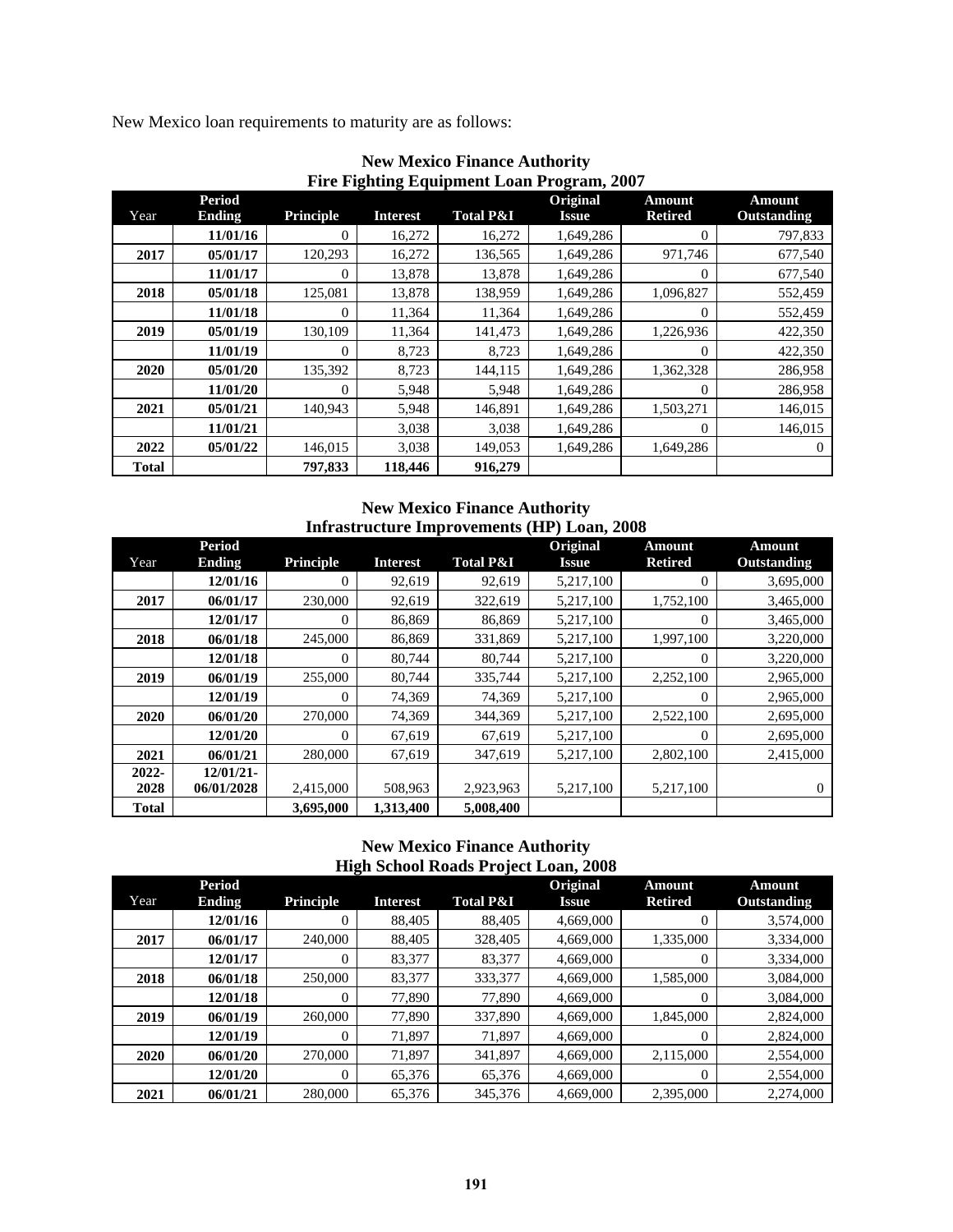| $2022 -$     | 12/01/21-  |           |           |           |           |           |  |
|--------------|------------|-----------|-----------|-----------|-----------|-----------|--|
| 2028         | 06/01/2028 | 2.274,000 | 480.288   | 2.754.288 | 4,669,000 | 4,669,000 |  |
| <b>Total</b> |            | 3.574.000 | 1,254,178 | 4,828,178 |           |           |  |

|              | <b>Period</b> |                  | . .             |                      | Original     | Amount         | Amount             |
|--------------|---------------|------------------|-----------------|----------------------|--------------|----------------|--------------------|
| Year         | <b>Ending</b> | <b>Principle</b> | <b>Interest</b> | <b>Total P&amp;I</b> | <b>Issue</b> | <b>Retired</b> | <b>Outstanding</b> |
|              | 11/01/16      | 0                | 2.106           | 2.106                | 337,259      | 0              | 144,771            |
| 2017         | 05/01/17      | 34,735           | 2.106           | 36,841               | 337,259      | 227,223        | 110,036            |
|              | 11/01/17      | 0                | 1.647           | 1.647                | 337,259      | 0              | 110,036            |
| 2018         | 05/01/18      | 35,652           | 1.647           | 37.299               | 337,259      | 262,875        | 74,384             |
|              | 11/01/18      | 0                | 1,146           | 1.146                | 337,259      | 0              | 74,384             |
| 2019         | 05/01/19      | 36,653           | 1,146           | 37,799               | 337,259      | 299,528        | 37,731             |
|              | $11/01/19$ -  |                  |                 |                      |              |                |                    |
| <b>2020</b>  | 05/01/20      | 37.731           | 1.215           | 38,946               | 337,259      | 337,259        | 0                  |
| <b>Total</b> |               | 144,771          | 11,013          | 155,784              |              |                |                    |

## **New Mexico Finance Authority Fire Fighting Equipment Loan Program, 2010**

### **New Mexico Finance Authority Infrastructure Improvements, 2010**

|              | <b>Period</b> |                  |                 |                      | Original     | <b>Amount</b>  | <b>Amount</b>      |
|--------------|---------------|------------------|-----------------|----------------------|--------------|----------------|--------------------|
| Year         | <b>Ending</b> | <b>Principle</b> | <b>Interest</b> | <b>Total P&amp;I</b> | <b>Issue</b> | <b>Retired</b> | <b>Outstanding</b> |
|              | 11/01/16      | $\overline{0}$   | 45,776          | 45,776               | 3,942,260    | $\theta$       | 2,544,826          |
| 2017         | 05/01/17      | 248,144          | 45,776          | 293,920              | 3,942,260    | 1,645,578      | 2,296,682          |
|              | 11/01/17      | $\Omega$         | 42,376          | 42,376               | 3,942,260    | $\theta$       | 2,296,682          |
| 2018         | 05/01/18      | 254,944          | 42,376          | 297,320              | 3,942,260    | 1,900,522      | 2,041,738          |
|              | 11/01/18      | $\Omega$         | 38,641          | 38,641               | 3,942,260    | $\theta$       | 2,041,738          |
| 2019         | 05/01/19      | 262,414          | 38,641          | 301,055              | 3,942,260    | 2,162,936      | 1,779,324          |
|              | 11/01/19      | $\boldsymbol{0}$ | 34,508          | 34,508               | 3,942,260    | $\overline{0}$ | 1,779,324          |
| 2020         | 05/01/20      | 270,680          | 34,508          | 305,188              | 3,942,260    | 2,433,616      | 1,508,644          |
|              | 11/01/20      | $\theta$         | 30,015          | 30,015               | 3,942,260    | $\theta$       | 1,508,644          |
| 2021         | 05/01/21      | 279,666          | 30,015          | 309,681              | 3,942,260    | 2,713,282      | 1,228,978          |
| 2022-        | 11/01/21-     |                  |                 |                      |              |                |                    |
| 2025         | 05/01/25      | 1,228,978        | 129,807         | 1,358,785            | 3,942,260    | 3,942,260      | $\mathbf{0}$       |
| <b>Total</b> |               | 2,544,826        | 512,440         | 3,057,266            |              |                |                    |

### **New Mexico Finance Authority Water Rights, 2011**

| Year         | <b>Period</b><br><b>Ending</b> | <b>Principle</b> | <b>Interest</b> | ິ<br><b>Total P&amp;I</b> | Original<br><b>Issue</b> | <b>Amount</b><br><b>Retired</b> | <b>Amount</b><br>Outstanding |
|--------------|--------------------------------|------------------|-----------------|---------------------------|--------------------------|---------------------------------|------------------------------|
|              | 11/01/16                       | $\theta$         | 106,423         | 106,423                   | 7,000,000                | $\theta$                        | 5,310,773                    |
| 2017         | 05/01/17                       | 298,638          | 106,423         | 405,061                   | 7,000,000                | 1,987,865                       | 5,012,135                    |
|              | 11/01/17                       | $\theta$         | 102,406         | 102,406                   | 7,000,000                | $\Omega$                        | 5,012,135                    |
| 2018         | 05/01/18                       | 306,672          | 102,406         | 409,078                   | 7,000,000                | 2,294,537                       | 4,705,463                    |
|              | 11/01/18                       | $\theta$         | 97,852          | 97,852                    | 7,000,000                | $\Omega$                        | 4,705,463                    |
| 2019         | 05/01/19                       | 315,780          | 97,852          | 413,632                   | 7,000,000                | 2,610,317                       | 4,389,683                    |
|              | 11/01/19                       | $\theta$         | 92,721          | 92,721                    | 7,000,000                | $\Omega$                        | 4,389,683                    |
| 2020         | 05/01/20                       | 326,043          | 92,721          | 418,764                   | 7,000,000                | 2,936,360                       | 4,063,640                    |
|              | 11/01/20                       | 0                | 86,966          | 86,966                    | 7,000,000                | $\theta$                        | 4,063 640                    |
| 2021         | 05/01/21                       | 337,553          | 86,966          | 424,519                   | 7,000,000                | 3,273,913                       | 3,726,087                    |
| 2022-        | 11/01/21-                      |                  |                 |                           |                          |                                 |                              |
| 2030         | 05/01/30                       | 3,726,087        | 877,277         | 4,603,364                 | 7,000,000                | 7,000,000                       | $\mathbf{0}$                 |
| <b>Total</b> |                                | 5,310,773        | 1,850,012       | 7,160,786                 |                          |                                 |                              |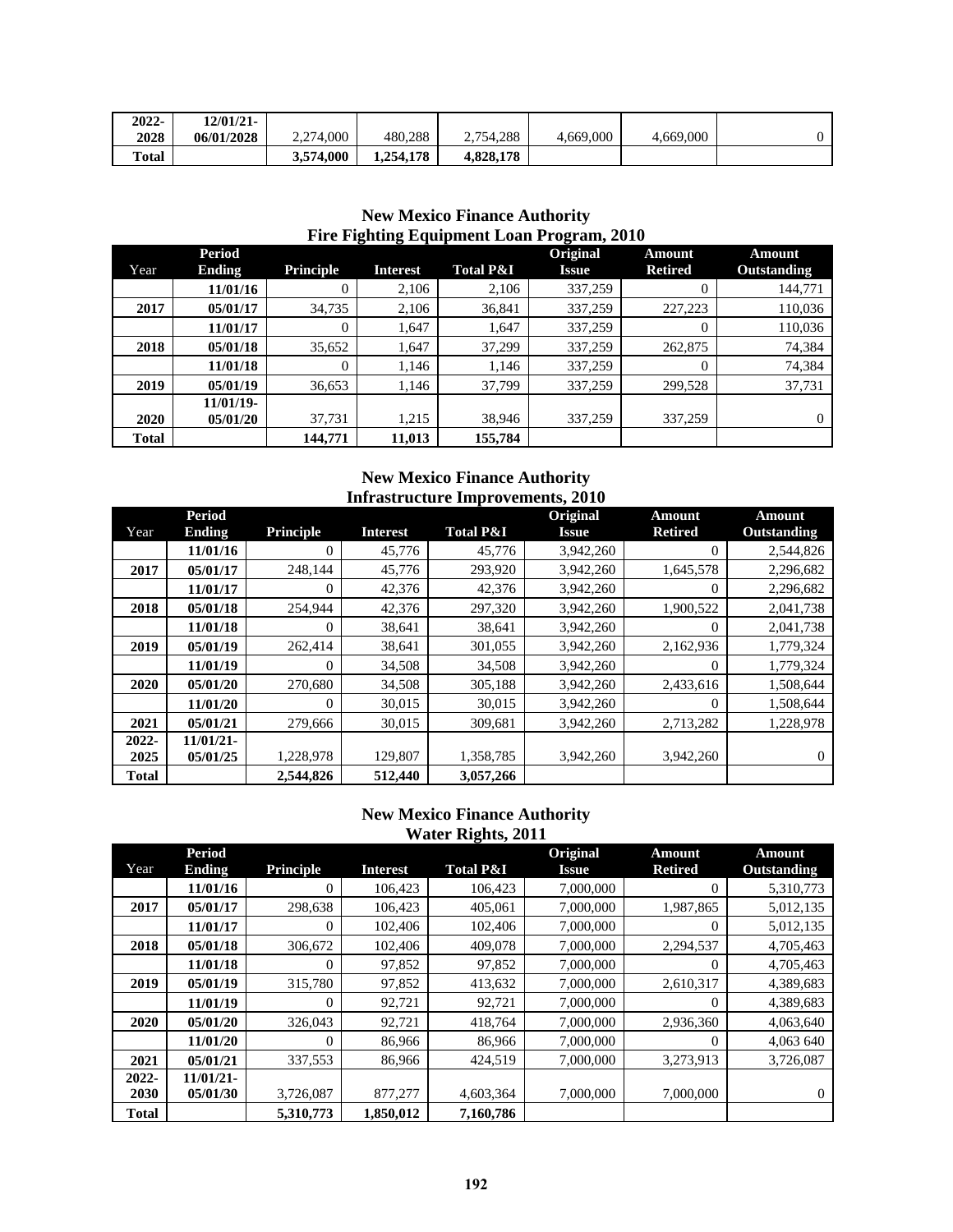|              |                                |                  |                 | $\ldots$ and $\ldots$ |                          |                                 |                              |
|--------------|--------------------------------|------------------|-----------------|-----------------------|--------------------------|---------------------------------|------------------------------|
| Year         | <b>Period</b><br><b>Ending</b> | <b>Principle</b> | <b>Interest</b> | <b>Total P&amp;I</b>  | Original<br><b>Issue</b> | <b>Amount</b><br><b>Retired</b> | <b>Amount</b><br>Outstanding |
|              | 11/01/16                       | 0                | 115.252         | 115,252               | 9,335,000                | 0                               | 7,550,000                    |
| 2017         | 05/01/17                       | 420,000          | 115,252         | 535,252               | 9,335,000                | 2,205,000                       | 7,130,000                    |
|              | 11/01/17                       | $\overline{0}$   | 112,186         | 112,186               | 9,335,000                | $\theta$                        | 7,130,000                    |
| 2018         | 05/01/18                       | 425,000          | 112,186         | 537,186               | 9,335,000                | 2,630,000                       | 6,705,000                    |
|              | 11/01/18                       | $\overline{0}$   | 108,510         | 108,510               | 9,335,000                | $\theta$                        | 6,705,000                    |
| 2019         | 05/01/19                       | 435,000          | 108,510         | 543,510               | 9,335,000                | 3,065,000                       | 6,270,000                    |
|              | 11/01/19                       | $\overline{0}$   | 104,204         | 104,204               | 9,335,000                | 0                               | 6,270,000                    |
| 2020         | 05/01/20                       | 445,000          | 104,204         | 549,204               | 9,335,000                | 3,510,000                       | 5,825,000                    |
|              | 11/01/20                       | $\theta$         | 99,264          | 99,264                | 9,335,000                | $\theta$                        | 5,825,000                    |
| 2021         | 05/01/21                       | 455,000          | 99,264          | 554,264               | 9.335,000                | 3,965,000                       | 5,370,000                    |
| 2022-        | $11/01/21$ -                   |                  |                 |                       |                          |                                 |                              |
| 2030         | 05/01/30                       | 5,370,000        | 1,139,109       | 6,509,109             | 9,335,000                | 9,335,000                       | $\theta$                     |
| <b>Total</b> |                                | 7,550,000        | 2,217,941       | 9,767,941             |                          |                                 |                              |

### **New Mexico Finance Authority Water Rights Acquisition, 2011**

### **New Mexico Finance Authority Fire Admin Bldg. & IT Equipment, 2013**

|              | <b>Period</b> |                  |                 |                      | <b>Original</b> | <b>Amount</b>  | <b>Amount</b>      |
|--------------|---------------|------------------|-----------------|----------------------|-----------------|----------------|--------------------|
| Year         | <b>Ending</b> | <b>Principle</b> | <b>Interest</b> | <b>Total P&amp;I</b> | <b>Issue</b>    | <b>Retired</b> | <b>Outstanding</b> |
|              | 11/01/16      | 0                | 9.299           | 9.299                | 795,925         | 0              | 695,339            |
| 2017         | 05/01/17      | 34,441           | 9,299           | 43,740               | 795,925         | 135,027        | 660,898            |
|              | 11/01/17      | $\Omega$         | 9,142           | 9,142                | 795,925         | $\theta$       | 660,898            |
| 2018         | 05/01/18      | 34,755           | 9,142           | 43,897               | 795,925         | 169,782        | 626,143            |
|              | 11/01/18      | $\theta$         | 8,946           | 8,946                | 795,925         | $\Omega$       | 626,143            |
| 2019         | 05/01/19      | 35.147           | 8.946           | 44,093               | 795,925         | 204,929        | 590,996            |
|              | 11/01/19      | 0                | 8,693           | 8,693                | 795,925         | $\Omega$       | 590,996            |
| 2020         | 05/01/20      | 35,653           | 8,693           | 44,346               | 795,925         | 240,582        | 555,343            |
|              | 11/01/20      | $\theta$         | 8,383           | 8,383                | 795,925         | $\theta$       | 555,343            |
| 2021         | 05/01/21      | 36,274           | 8,383           | 44,657               | 795.925         | 276,856        | 519,069            |
| 2022-        | 11/01/21      |                  |                 |                      |                 |                |                    |
| 2033         | 05/01/33      | 519,069          | 117,400         | 636,469              | 795,925         | 795,925        | $\Omega$           |
| <b>Total</b> |               | 695,339          | 206.326         | 901.665              |                 |                |                    |

### **New Mexico Finance Authority Fire Truck Acquisition, 2013**

| Year         | <b>Period</b><br><b>Ending</b> | <b>Principle</b> | <b>Interest</b> | <b>Total P&amp;I</b> | Original<br><b>Issue</b> | <b>Amount</b><br><b>Retired</b> | <b>Amount</b><br><b>Outstanding</b> |
|--------------|--------------------------------|------------------|-----------------|----------------------|--------------------------|---------------------------------|-------------------------------------|
|              |                                |                  |                 |                      |                          |                                 |                                     |
|              | 12/01/16                       | $\theta$         | 3.769           | 3.769                | 495,000                  | $\boldsymbol{0}$                | 370,000                             |
| 2017         | 06/01/17                       | 50,000           | 3,769           | 53,769               | 495,000                  | 175,000                         | 320,000                             |
|              | 12/01/17                       | $\overline{0}$   | 3,526           | 3,526                | 495,000                  | $\theta$                        | 320,000                             |
| 2018         | 06/01/18                       | 50,000           | 3,526           | 53,526               | 495,000                  | 225,000                         | 270,000                             |
|              | 12/01/18                       | $\Omega$         | 3,196           | 3,196                | 495,000                  | $\theta$                        | 270,000                             |
| 2019         | 06/01/19                       | 50,000           | 3,196           | 53,196               | 495,000                  | 275,000                         | 220,000                             |
|              | 12/01/19                       | $\Omega$         | 2,764           | 2,764                | 495,000                  | $\Omega$                        | 220,000                             |
| 2020         | 06/01/20                       | 55,000           | 2,764           | 57,764               | 495,000                  | 330,000                         | 165,000                             |
|              | 12/01/20                       | $\Omega$         | 2,189           | 2,189                | 495,000                  | $\theta$                        | 165,000                             |
| 2021         | 06/01/21                       | 55,000           | 2.189           | 57.189               | 495,000                  | 385,000                         | 110,000                             |
| 2022-        | $12/01/21$ -                   |                  |                 |                      |                          |                                 |                                     |
| 2023         | 06/01/23                       | 110,000          | 4,598           | 114,598              | 495,000                  | 495,000                         | $\mathbf{0}$                        |
| <b>Total</b> |                                | 370,000          | 35,486          | 405.486              |                          |                                 |                                     |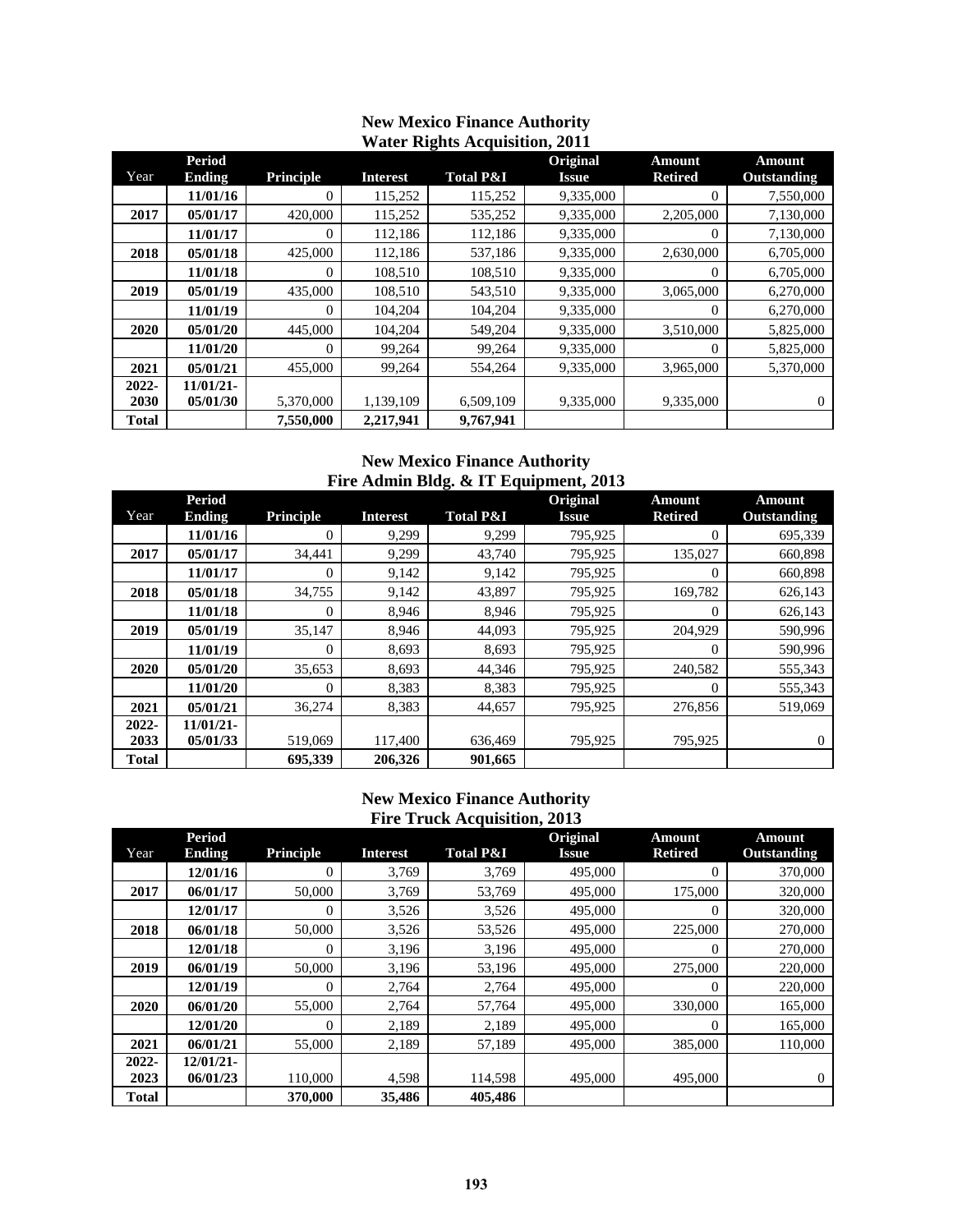|              | POIICE VENICIES ACQUISIUON, 2015 |                  |                 |                      |                          |                                 |                              |  |  |  |
|--------------|----------------------------------|------------------|-----------------|----------------------|--------------------------|---------------------------------|------------------------------|--|--|--|
| Year         | Period<br><b>Ending</b>          | <b>Principle</b> | <b>Interest</b> | <b>Total P&amp;I</b> | <b>Original</b><br>Issue | <b>Amount</b><br><b>Retired</b> | Amount<br><b>Outstanding</b> |  |  |  |
|              | 12/01/16                         |                  | 2,151           | 2,151                | 855,000                  |                                 | 375,000                      |  |  |  |
| 2017         | 06/01/17                         | 185,000          | 2,151           | 187,151              | 855,000                  | 665,000                         | 375,000                      |  |  |  |
|              | 12/01/17                         |                  | 1.254           | 1.254                | 855,000                  |                                 | 190,000                      |  |  |  |
| 2018         | 06/01/18                         | 190,000          | 1.254           | 191.254              | 855,000                  | 855,000                         | $\Omega$                     |  |  |  |
| <b>Total</b> |                                  | 375,000          | 6,811           | 381,811              |                          |                                 |                              |  |  |  |

### **New Mexico Finance Authority Police Vehicles Acquisition, 2013**

### **New Mexico Finance Authority Heavy Equipment Acquisition, 2013**

| Year  | Period<br><b>Ending</b> | <b>Principle</b> | <b>Interest</b> | <b>Total P&amp;I</b> | <b>Original</b><br>Issue | Amount<br><b>Retired</b> | <b>Amount</b><br><b>Outstanding</b> |
|-------|-------------------------|------------------|-----------------|----------------------|--------------------------|--------------------------|-------------------------------------|
|       | 11/01/16                |                  | 1.827           | 1.827                | 684,000                  |                          | 319,000                             |
| 2017  | 05/01/17                | 159.000          | 1.827           | 160.827              | 684,000                  | 524,000                  | 160,000                             |
|       | 11/01/17                |                  | 1.056           | 1.056                | 684,000                  |                          | 160,000                             |
| 2018  | 05/01/18                | 160,000          | 1.056           | 161.056              | 684,000                  | 684,000                  |                                     |
| Total |                         | 319,000          | 57,66           | 324,766              |                          |                          |                                     |

### **New Mexico Finance Authority Water Rights Acquisition, 2015**

|              | <b>Period</b> |                  |                 | o                    | Original     | <b>Amount</b>  | <b>Amount</b>      |
|--------------|---------------|------------------|-----------------|----------------------|--------------|----------------|--------------------|
| Year         | Ending        | <b>Principle</b> | <b>Interest</b> | <b>Total P&amp;I</b> | <b>Issue</b> | <b>Retired</b> | <b>Outstanding</b> |
|              | 11/01/16      | $\Omega$         | 47,728          | 47,728               | 4,292,192    | $\theta$       | 4,110,300          |
| 2017         | 05/01/17      | 186.190          | 47.728          | 233,918              | 4,292,192    | 368,082        | 3,924,110          |
|              | 11/01/17      | $\theta$         | 47,198          | 47,198               | 4,292,192    | $\theta$       | 3,924,110          |
| 2018         | 05/01/18      | 187.251          | 47,198          | 234,449              | 4,292,192    | 555,333        | 3,736,859          |
|              | 11/01/18      | $\theta$         | 46,524          | 46,524               | 4,292,192    | 0              | 3,736,859          |
| 2019         | 05/01/19      | 188,600          | 46,524          | 235,124              | 4,292,192    | 743,933        | 3,548,259          |
|              | 11/01/19      |                  | 45,666          | 45,666               | 4,292,192    | $\theta$       | 3,548,259          |
| 2020         | 05/01/20      | 190,316          | 45,666          | 235,982              | 4,292,192    | 934,249        | 3,357,943          |
|              | 11/01/20      |                  | 44,638          | 44,638               | 4,292,192    | $\Omega$       | 3,357,943          |
| 2021         | 05/01/21      | 192,371          | 44,638          | 237,009              | 4,292,192    | 1,126,620      | 3,165,572          |
| $2022 -$     | $11/01/21$ -  |                  |                 |                      |              |                |                    |
| 2035         | 05/01/35      | 3,165,572        | 775,505         | 3,941,077            | 4,292,192    | 4,292,192      | $\theta$           |
| <b>Total</b> |               | 4,110,300        | 1.239.012       | 5.349.312            |              |                |                    |

### **New Mexico Finance Authority Water Conservation/Treatment Loan, 2016**

|              | <b>Period</b> |                  |                 |                      | Original     | <b>Amount</b>  | <b>Amount</b>      |
|--------------|---------------|------------------|-----------------|----------------------|--------------|----------------|--------------------|
| Year         | Ending        | <b>Principle</b> | <b>Interest</b> | <b>Total P&amp;I</b> | <b>Issue</b> | <b>Retired</b> | <b>Outstanding</b> |
| 2017         | 06/01/17      | 19.364           | 941             | 20,305               | 384,000      | 27,048         | 356,952            |
| 2018         | 12/01/18      | 19.413           | 892             | 20,305               | 384,000      | 46.461         | 337,539            |
| 2019         | 06/01/19      | 19.461           | 844             | 20,305               | 384,000      | 65.922         | 318,078            |
| 2020         | 12/01/20      | 19.510           | 795             | 20,305               | 384,000      | 85.432         | 298,568            |
| 2021         | 06/01/21      | 19.559           | 746             | 20,305               | 384,000      | 104.991        | 279,009            |
| $2020 -$     | $6/01/22$ -   |                  |                 |                      |              |                |                    |
| 2023         | 06/01/35      | 279,009          | 5.260           | 284,269              | 384,000      | 384,000        | $\Omega$           |
| <b>Total</b> |               | 376,316          | 9.478           | 385,794              |              |                |                    |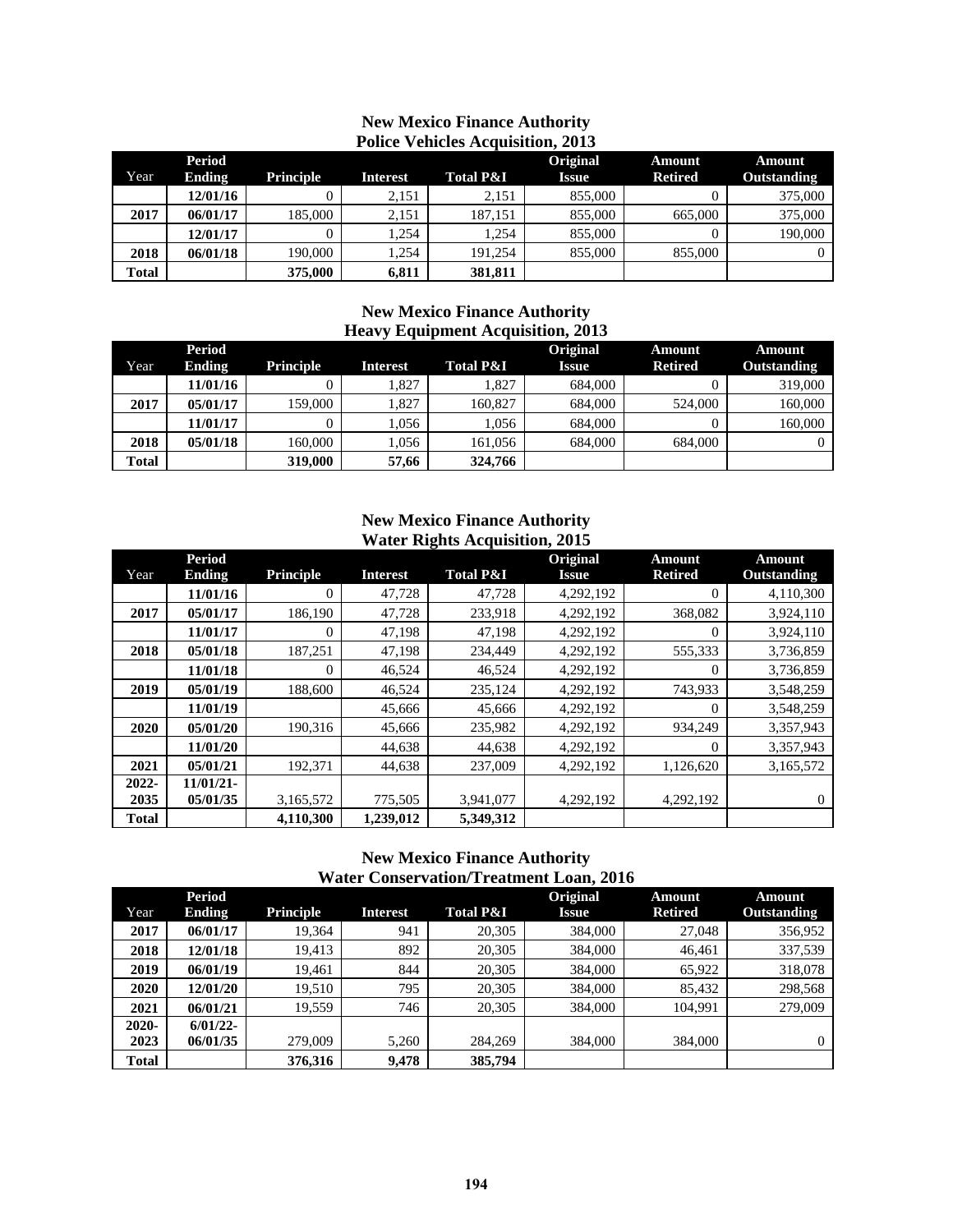| Year         | Period<br><b>Ending</b> | Principle | Interest | <b>Total P&amp;I</b> | Original<br>Issue | <b>Amount</b><br><b>Retired</b> | <b>Amount</b><br>Outstanding |
|--------------|-------------------------|-----------|----------|----------------------|-------------------|---------------------------------|------------------------------|
|              | 11/1/2016               |           | 1,079    | 1,079                | 259,950           | $_{0}$                          | 259,950                      |
| 2017         | 5/1/2017                | 48,981    | 1,207    | 50,188               | 259,950           | 48,981                          | 210,969                      |
|              | 11/1/2017               |           | 1,038    | 1,038                | 259,950           | $\Omega$                        | 210,969                      |
| 2018         | 5/1/2018                | 52,048    | 1,038    | 53,086               | 259,950           | 101,029                         | 158,921                      |
|              | 11/1/2018               |           | 830      | 830                  | 259,950           |                                 | 158,921                      |
| 2019         | 5/1/2019                | 52,465    | 830      | 53,295               | 259,950           | 153,494                         | 106,456                      |
|              | 11/1/2019               |           | 586      | 586                  | 259,950           |                                 | 106,456                      |
| 2020         | 5/1/2020                | 52,953    | 586      | 53,539               | 259,950           | 206,447                         | 53,503                       |
|              | 11/1/2020               |           | 310      | 310                  | 259,950           | $\Omega$                        | 53,503                       |
| 2021         | 5/1/2021                | 53,503    | 310      | 53,813               | 259,950           | 259,950                         |                              |
|              |                         |           |          |                      |                   |                                 |                              |
| <b>Total</b> |                         | 259,950   | 7,813    | 267,763              |                   |                                 |                              |

### **New Mexico Finance Authority Police Vehicle Acquisition Loan Agreement, 2016**

### **New Mexico Finance Authority Subordinate Lien Water/Wastewater Refunding, 2016**

| Year         | Period<br><b>Ending</b> | Principle  | <b>Interest</b> | <b>Total P&amp;I</b> | <b>Original Issue</b> | <b>Amount</b><br><b>Retired</b> | <b>Amount</b><br><b>Outstanding</b> |
|--------------|-------------------------|------------|-----------------|----------------------|-----------------------|---------------------------------|-------------------------------------|
|              | 11/1/2016               |            | 282,218         | 282,218              | 21,825,000            | $\Omega$                        | 21,825,000                          |
| 2017         | 5/1/2017                | 385,000    | 416,388         | 801,388              | 21,825,000            | 385,000                         | 21,440,000                          |
|              | 11/1/2017               |            | 406,955         | 406,955              | 21,825,000            | 0                               | 21,440,000                          |
| 2018         | 5/1/2018                | 360,000    | 406,955         | 766,955              | 21,825,000            | 745,000                         | 21,080,000                          |
|              | 11/1/2018               |            | 398,135         | 398,135              | 21,825,000            | $\Omega$                        | 21,080,000                          |
| 2019         | 5/1/2019                | 885,000    | 398,135         | 1,283,135            | 21,825,000            | 1,630,000                       | 20,195,000                          |
|              | 11/1/2019               |            | 376,453         | 376,453              | 21,825,000            | 0                               | 20,195,000                          |
| 2020         | 5/1/2020                | 930,000    | 376,453         | 1,306,453            | 21,825,000            | 2,560,000                       | 19,265,000                          |
|              | 11/1/2020               |            | 353,668         | 353,668              | 21,825,000            | 0                               | 19,265,000                          |
| 2021         | 5/1/2021                | 975,000    | 353,668         | 1,328,668            | 21,825,000            | 3,535,000                       | 18,290,000                          |
|              | 11/1/2020               |            | 329,780         | 329,780              | 21,825,000            |                                 | 18,290,000                          |
| 2022         | 5/1/2022                | 1,020,000  | 329,780         | 1,349,780            | 21,825,000            | 4,555,000                       | 17,270,000                          |
|              | 11/1/2022               |            | 304,790         | 304,790              | 21,825,000            |                                 | 17,270,000                          |
| 2023         | 5/1/2023                | 17,270,000 | 5,814,760       | 23,084,760           | 21,825,000            | 21,825,000                      |                                     |
|              |                         |            |                 |                      |                       |                                 |                                     |
| <b>Total</b> |                         | 21,825,000 | 10,548,136      | 32,373,136           |                       |                                 |                                     |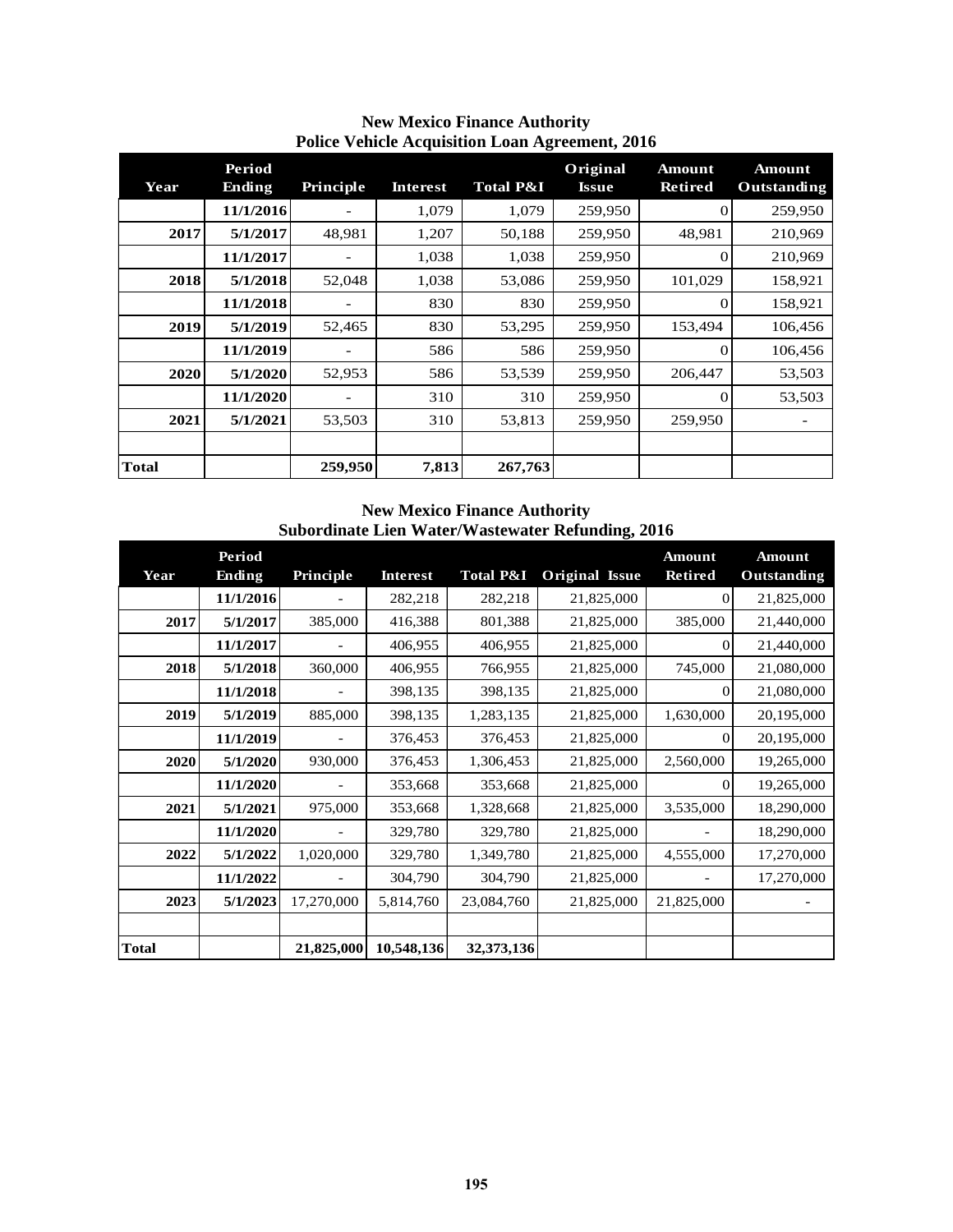| Year         | Period<br><b>Ending</b> | Principle      | <b>Interest</b> | <b>Total P&amp;I</b> | Original<br><b>Issue</b> | <b>Amount</b><br><b>Retired</b> | <b>Amount</b><br>Outstanding |
|--------------|-------------------------|----------------|-----------------|----------------------|--------------------------|---------------------------------|------------------------------|
|              | 11/1/2016               |                | 291,292         | 291,292              | 22,900,000               | $\vert 0 \vert$                 | 22,900,000                   |
| 2017         | 5/1/2017                |                | 429,775         | 429,775              | 22,900,000               |                                 | 22,900,000                   |
|              | 11/1/2017               |                | 429,775         | 429,775              | 22,900,000               | $\Omega$                        | 22,900,000                   |
| 2018         | 5/1/2018                | $\overline{a}$ | 429,775         | 429,775              | 22,900,000               |                                 | 22,900,000                   |
|              | 11/1/2018               |                | 429,775         | 429,775              | 22,900,000               | $\Omega$                        | 22,900,000                   |
| 2019         | 5/1/2019                | 605,000        | 429,775         | 1,034,775            | 22,900,000               | 605,000                         | 22,295,000                   |
|              | 11/1/2019               |                | 414,650         | 414,650              | 22,900,000               | $\Omega$                        | 22,295,000                   |
| 2020         | 5/1/2020                | 635,000        | 414,650         | 1,049,650            | 22,900,000               | 1,240,000                       | 21,660,000                   |
|              | 11/1/2020               |                | 398,775         | 398,775              | 22,900,000               | 0                               | 21,660,000                   |
| 2021         | 5/1/2021                | 670,000        | 398,775         | 1,068,775            | 22,900,000               | 1,910,000                       | 20,990,000                   |
|              | 11/1/2020               |                | 382,025         | 382,025              | 22,900,000               |                                 | 20,990,000                   |
| 2022         | 5/1/2022                | 705,000        | 382,025         | 1,087,025            | 22,900,000               | 2,615,000                       | 20,285,000                   |
|              | 11/1/2022               |                | 364,400         | 364,400              | 22,900,000               |                                 | 20,285,000                   |
| 2023         | 5/1/2023                | 740,000        | 364,400         | 1,104,400            | 22,900,000               | 3,355,000                       | 19,545,000                   |
|              | 11/1/2023               |                | 345,900         | 345,900              | 22,900,000               |                                 | 19,545,000                   |
| 2024         | 5/1/2024                | 775,000        | 345,900         | 1,120,900            | 22,900,000               | 4,130,000                       | 18,770,000                   |
|              | 11/1/2024               |                | 326,525         | 326,525              | 22,900,000               |                                 | 18,770,000                   |
| 2025         | 5/1/2025                | 815,000        | 326,525         | 1,141,525            | 22,900,000               | 4,945,000                       | 17,955,000                   |
|              | 11/1/2025               |                | 310,225         | 310,225              | 22,900,000               |                                 | 17,955,000                   |
| 2026         | 5/1/2026                | 17,955,000     | 5196325         | 23,151,325           | 22,900,000               | 22,900,000                      |                              |
|              |                         |                |                 |                      |                          |                                 |                              |
| <b>Total</b> |                         | 22,900,000     | 12,411,267      | 35,311,267           |                          |                                 |                              |

**New Mexico Finance Authority Water/Wastewater Treatment Plant Improvements, 2016**